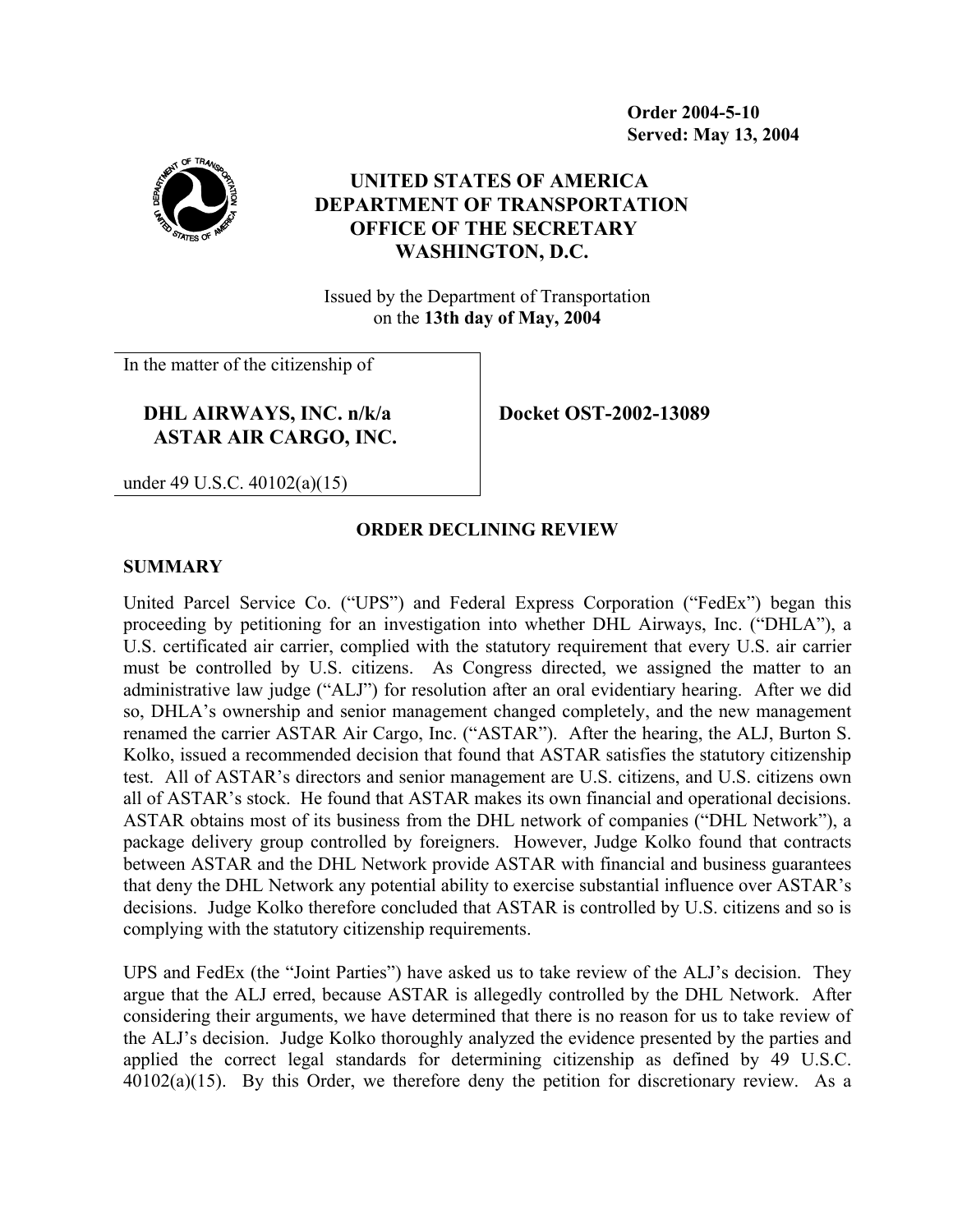result, we will allow Judge Kolko's Recommended Decision, which finds that ASTAR is a U.S. citizen, to become the Department's final decision in this proceeding.

#### **BACKGROUND**

 $\overline{a}$ 

ASTAR, formerly DHLA, has been a U.S. air carrier since  $1979$ .<sup>1</sup> ASTAR operates cargo flights within the United States and between the United States and certain foreign points on behalf of the DHL Network under contracts that obligate the DHL Network to use ASTAR's flights and to pay substantial compensation to ASTAR if the DHL Network defaults on its obligations. The parties seeking review of the ALJ's decision, FedEx and UPS, are the two largest package delivery companies in the United States. Together, they account for approximately 80 percent of the parcel and express delivery market in the United States. The DHL Network, a group of interrelated firms controlled by Deutsche Post, AG ("DP"), is their major competitor in foreign markets. Deutsche Post, a partially privatized firm, operates Germany's national postal service.

Only air carriers owned and controlled by U.S. citizens can operate flights within the United States. To offer delivery services within the United States, and to strengthen its position in the worldwide market, the DHL Network therefore must obtain domestic transportation services from a U.S. air carrier. ASTAR has agreed to provide those services.  $2^2$ 

Since December 2002, Deutsche Post has been the sole owner of DHL International ("DHLI"). The DHL Network of companies share the same "DHL" brand name. DHLI owns DHL Holdings (USA) ("DHLH"), which in turn owns DHL Worldwide Express ("DHLWE"), a foreign air freight forwarder licensed under 14 C.F.R. Part 297. Licensed foreign air freight forwarders do not operate their own aircraft and may offer cargo transportation by air between points within the United States only by utilizing the services of U.S. air carriers.

#### **The Initiation of the Review of DHLA's Citizenship**

On September 12, 2000, DHLA notified the Department pursuant to 14 C.F.R. §204.5(c) of a proposed substantial change in its ownership, management, and operations. William Robinson, a U.S. citizen, planned to acquire most of DHLA's equity. Section 204.5 requires a certificated air carrier proposing such a substantial change to file relevant fitness data with the Department's Air Carrier Fitness Division. The staff began examining, among other matters, whether the reorganization would affect DHLA's status as a U.S. citizen.<sup>3</sup>

<sup>1</sup> This order generally refers to the carrier as ASTAR for the period since July 14, 2003, when John Dasburg and his partners acquired the carrier, and as DHLA for the period before that acquisition.

We are aware that the DHL Network acquired the ground operations of Airborne, Inc., a U.S. cargo airline and package delivery service, on August 15, 2003, and that ABX Air, Inc., Airborne's airline subsidiary, became an independent publicly-held company that provides airlift for the ground operations acquired by the DHL Network from Airborne, Inc. See Notice Requesting Comments (August 6, 2003), Docket OST-2003-15863. No one has argued that that transaction should affect our decision on whether to take review of the factual and legal findings made by the ALJ on ASTAR's citizenship.

<sup>3</sup> We are considering whether, in future cases, we should replace the informal review process initially followed when DHLA gave notice of its proposed reorganization with a more formal process in some controversial cases. The Department's Inspector General reviewed the continuing fitness process and concluded that the traditional informal review approach was not always appropriate in more contentious and complex cases. March 4, 2003, Letter from the Inspector General to the Chairman of the House Transportation and Infrastructure Committee (*available at* OST-2002-13089-32 (Mar. 11, 2003)). We have published an Advanced Notice of Proposed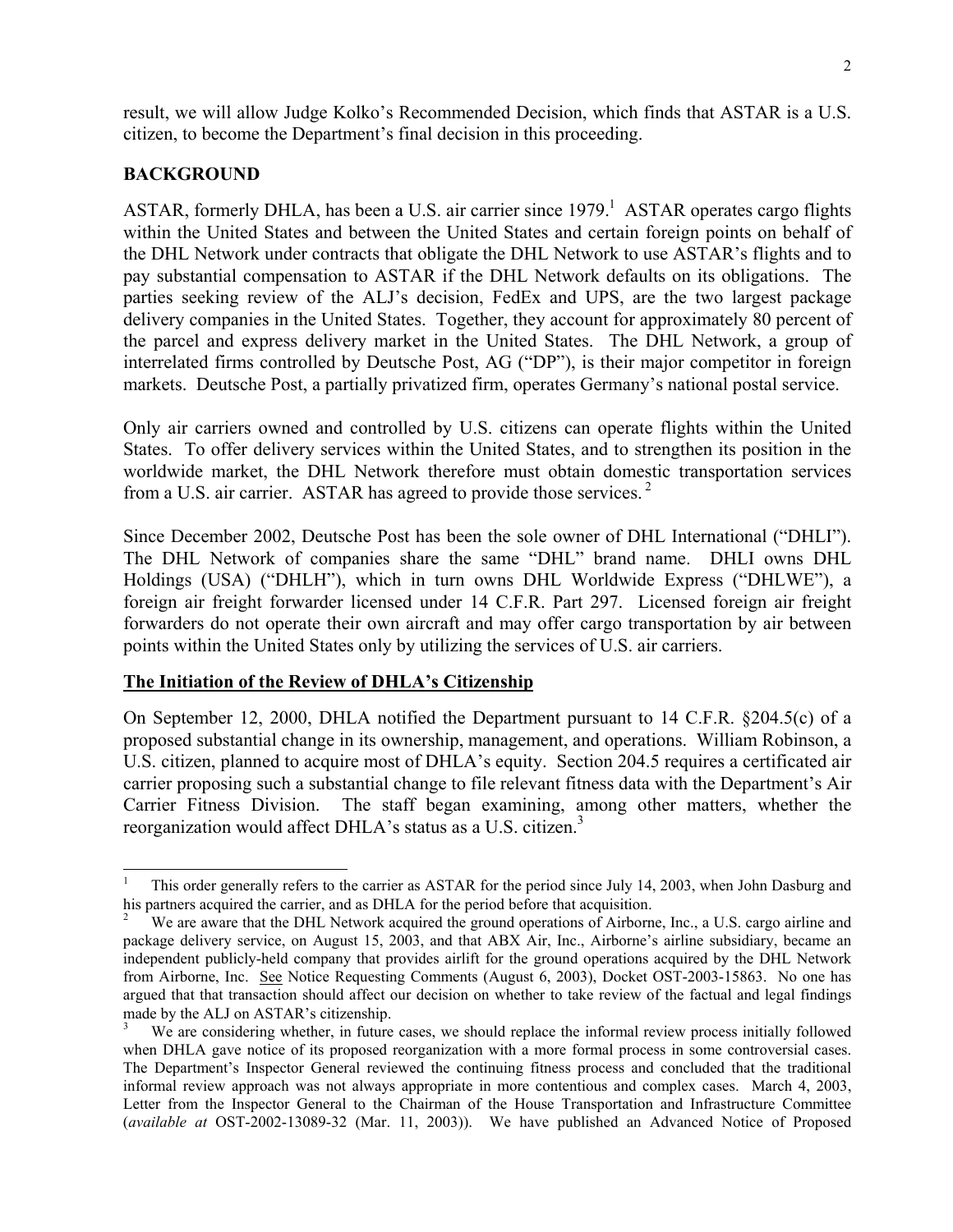While the informal review was underway, the Joint Parties filed third-party enforcement complaints against DHLA with the Department. FedEx and UPS alleged that, after the proposed reorganization, foreign nationals could control DHLA. They requested the Department to conduct a formal review of DHLA's citizenship. The Department dismissed the complaints and denied the requests for a formal review of DHLA's citizenship. The Department stated that it "has for some time been conducting a review of the citizenship of DHL Airways that deals directly with the issues raised by the complaints within the context of an informal continuing fitness review" and that the more formal proceedings requested by FedEx and UPS were unnecessary.<sup>4</sup>

On May 14, 2001, DHLA completed its reorganization. Mr. Robinson acquired 75 percent of the voting equity, and DHLH acquired the remainder. DHLA and DHLH had an Aircraft, Crew, Maintenance and Insurance Agreement ("ACMI"), which provided that DHLA would perform air transportation for DHLWE.<sup>5</sup> In May 2002, after further review, the Assistant General Counsel for International Law informed DHLA that, as reorganized, it would satisfy U.S. citizenship requirements.<sup>6</sup>

In August 2002, UPS initiated this docket by filing a petition to institute a public inquiry into the citizenship of DHLA. FedEx also filed a petition for further review of DHLA's citizenship. The Department consolidated the petitions in this docket.<sup>7</sup>

Before we acted on the Joint Parties' petitions for a formal hearing, Congress directed us to have the issues in this docket resolved by an ALJ. Section 2710 of the Emergency Wartime Supplemental Appropriations Act states, "the Secretary of Transportation is directed to use an Administrative Law Judge in a formal proceeding to resolve docket number OST-2002-13089."8

As required, we directed that an oral evidentiary hearing be held before an ALJ. Order 2003-4- 14 (April 17, 2003). We stated that we were instituting the hearing "to consider de novo the current citizenship of DHL Airways only." *Id.* at 2 (emphasis in original). We noted that the question of DHLA's past compliance with the citizenship requirement was the subject of thirdparty enforcement complaints, that those complaints would be considered under the rules applicable to enforcement complaints, and that we did not expect formal action to be taken on those complaints until this proceeding was completed because the outcome here may have a

Rulemaking requesting comment on, *inter alia,* whether we should amend our rules in this area. 68 Fed. Reg. 44675 (July 30, 2003).

<sup>4</sup> Order 2001-5-11 (May 11, 2001).

<sup>5</sup> An ACMI agreement is essentially a "wet-lease" agreement under which the lessor (here DHLA) provides the aircraft, all of the crew, all maintenance, and insurance. The lessor charges for block hours and typically is guaranteed payment for a minimum number of block hours per month. The lessee pays all fuel expenses, landing/ground-handling/parking/storage fees, and crew expenses, among other things.

Letter from DOT's Assistant General Counsel for International Law to DHLA, dated May 7, 2002. Consolidated Answer of DHL Airways, Inc. (Docket OST-13089-4 (Sept. 6, 2002)), Ex. 1.

<sup>7</sup> Notice Consolidating Proceedings and Granting Extension of Time (Dockets OST-2001-8736-12 and OST-2002-13089-3 (Aug. 16, 2002)).

<sup>8</sup> § 2710, P.L. 108-11, 117 Stat. 559 (2003).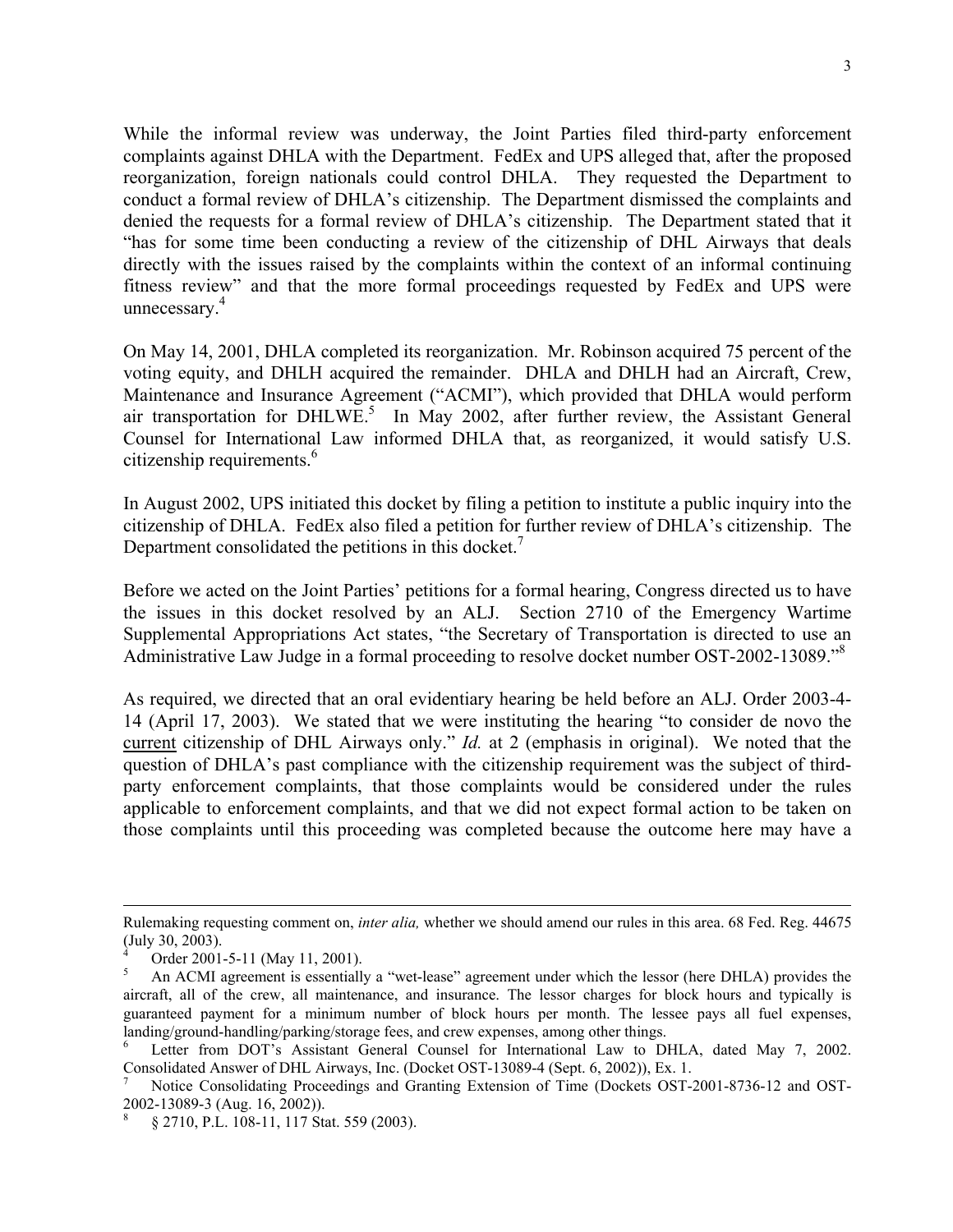bearing on those deliberations. *Id.* at 2, n. 4.<sup>9</sup> We additionally directed the ALJ to submit his Recommended Decision ("RD") by September 2, 2003, because "the issue of DHL Airways' citizenship has been pending in various forms for a considerable period of time," "[a] substantial amount of relevant information has already been filed in this docket," and "it is in the public interest to make every effort to expedite this proceeding and to reduce the burden on all parties involved, while ensuring a full and fair consideration." *Id.* at 2-3.

### **The Dasburg Group's Acquisition of DHLA**

After we referred this proceeding to an ALJ for a formal hearing, DHLA's ownership and management changed. Joseph R. O'Gorman, DHLA's Chairman, President and CEO, passed away in August 2002. John H. Dasburg, the former CEO of Northwest Airlines, thereafter agreed to become DHLA's President and CEO effective April 1, 2003, but only if he could acquire control of the carrier.<sup>10</sup>

As a result, Mr. Robinson and DHLH sold DHLA to BD Air Partners, LLC ("BDAP" or "the Dasburg group"). BDAP was comprised of John Dasburg (who already owned 5 percent of DHLA), Richard Blum (a venture capitalist), and Michael Klein (a Senior Partner at the law firm of Wilmer, Cutler, and Pickering). The parties closed the transaction on July 14, 2003, and the carrier was renamed ASTAR Air Cargo, Inc. The total purchase price was \$60 million. Most of it - \$50 million - was financed through a loan from Boeing Capital Loan Corporation ("Boeing Capital"), secured by a DP guaranty to ASTAR that DP's subsidiary, DHLWE, would fulfill its obligations to ASTAR under the ACMI agreement that was executed simultaneously with the purchase transaction. RD at 5-7.

The ACMI agreement governs the commercial relationship between ASTAR and DHLWE. ASTAR agreed to provide lift to DHLWE, and DHLWE agreed to utilize ASTAR's services and to reimburse  $ASTAR's costs$  and expenses for those services.<sup>11</sup> Under the ACMI agreement, ASTAR dedicates the great majority of its aircraft – currently 38 of its 39 planes – to providing transportation for DHLWE.<sup>12</sup> ASTAR operates the aircraft at the times and places requested by DHLWE in schedules provided to ASTAR.<sup>13</sup> ASTAR may use the dedicated aircraft for third party business under certain conditions and may use its non-dedicated aircraft in any manner it wishes. The ACMI agreement obligates DHLWE to pay ASTAR at least \$15 million each year whether or not it uses ASTAR's flights. RD at 7-9.

#### **The Hearing before the ALJ**

After substantial discovery, the hearing began on August 26, and, after several breaks, ended on October 14, 2003. The Chief Administrative Law Judge, Ronnie Yoder ("CALJ"), presided over the initial stages of the hearing process, but later recused himself and transferred the case to Judge Kolko, who presided at the hearing.

<sup>9</sup> FedEx and UPS had filed enforcement complaints challenging DHLA's compliance with the citizenship requirement on October 11 and November 6, 2002, in Dockets OST 2002-13590 and OST 2002-13787, respectively.

<sup>10</sup> Recommended Decision of the Administrative Law Judge (*hereinafter* RD) (Docket OST-2002-13089-594 (Dec. 19, 2003)) at 5-6.

<sup>&</sup>lt;sup>11</sup> ACMI §§ 2.1, 2.2, and 2.4(b), at AS-26, pp. 8,9; JT-403, pp. 50-51; AS-T-2, p. 4.<br><sup>12</sup> Aug 20, 2002 Use Tr. 60; Ost 8, 2002 Use Tr. 2167, 2220; Ost 9, 2002 Use Tr.

<sup>&</sup>lt;sup>12</sup> Aug. 29, 2003 Hrg. Tr. 69; Oct. 8, 2003 Hrg. Tr. 2167, 2230; Oct. 9, 2003 Hrg. Tr. 2420.<br><sup>13</sup> ACML 8.2.3, at AS. 26, p. 9.

ACMI  $\S$  2.3, at AS-26, p. 9.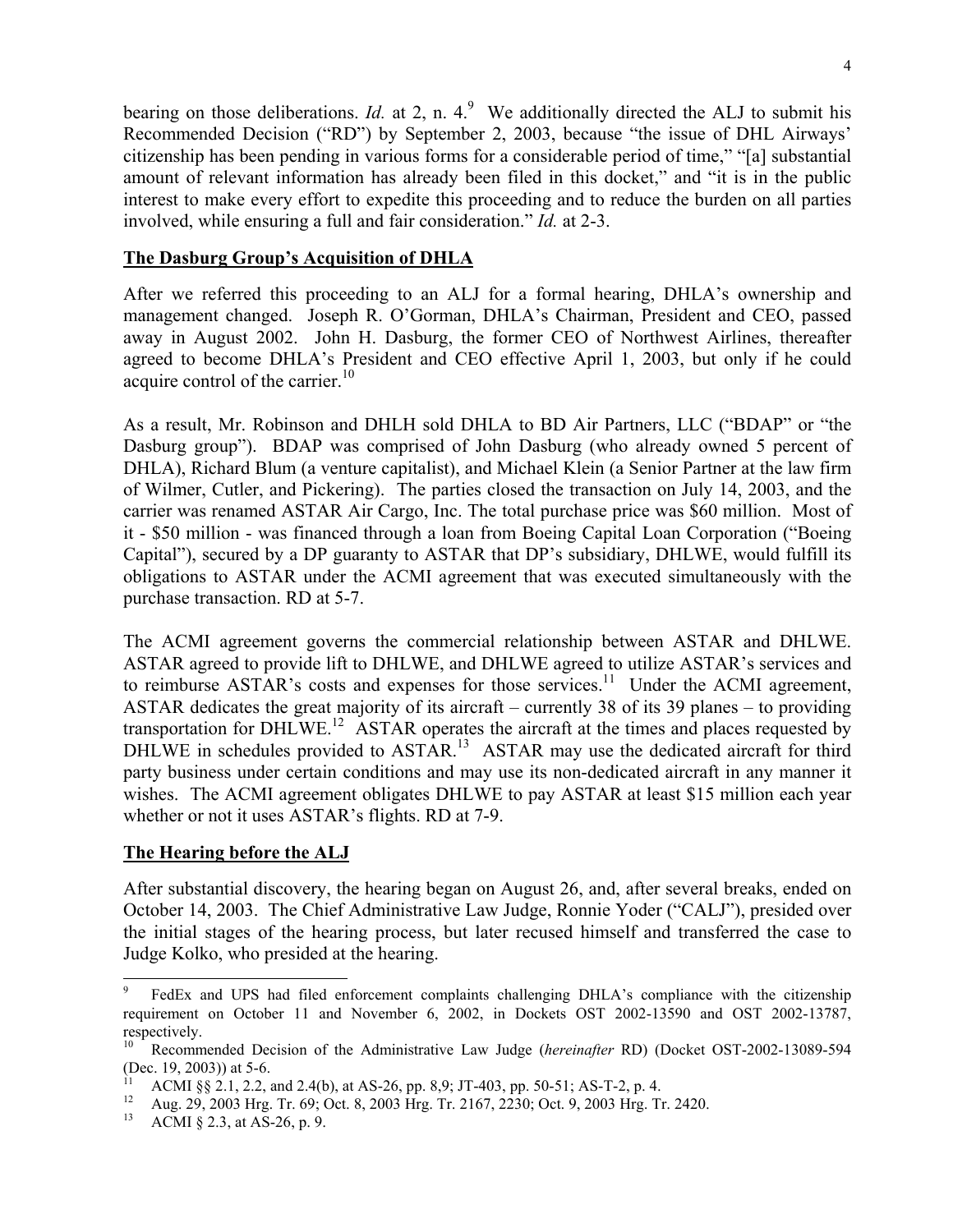At the hearing the ALJ focused on whether ASTAR – under its current management, ownership, and arrangements with DHLWE – was a U.S. citizen, not on whether DHLA under its previous ownership and management had been a citizen. RD at 2-3.

While the matter was before the CALJ (and later Judge Kolko), several procedural issues required rulings from us. First, two weeks after we referred the case to the CALJ for hearing, he asked us to extend the September 2, 2003, deadline set for his decision by twelve weeks. We thought that an extension of that length was unnecessary at that time, in large part because of the volume of pleadings already submitted on the citizenship issue. We said that our deadline should have given the CALJ and the parties "an adequate amount of time to fully consider the important issues raised in this proceeding," and the case should be completed promptly in view of the concerns expressed by UPS, FedEx, and a third carrier "about the impact of alleged 'foreign' competition" and DHLA's concern about the impact on its business of a further lengthy investigation. Nonetheless, we granted the CALJ an extension until October 31, 2003. Notice on Request for Extension of Time (May 12, 2003).

Thereafter, as discussed above, DHLA's ownership and management changed, and DHLA became ASTAR. We partially granted the CALJ's second request for an extension of time (until December 1, 2003) to enable the parties to consider the impact of those changes. Order 2003-7- 36 (July 30, 2003) at 4. We again stated that the issue in the proceeding was the current citizenship of ASTAR. Whether DHLA had complied in the past with the statutory citizenship test would be considered separately in the context of the pending enforcement complaints. *Id.* at 3.

Our reaffirmation of the limits of the scope of this proceeding led to a request by the CALJ for clarification. He asked whether a carrier's compliance with the statutory ownership requirement would be sufficient to satisfy the citizenship requirement and whether our ruling on the scope of the case also determined what evidence should be admitted. In ruling on his request, we responded that ASTAR's ownership was not the only relevant factor in determining its citizenship. The citizenship issue instead included "the question of whether the carrier is now under the actual control of U.S. citizens." Order 2003-8-19 (August 19, 2003) at 3. We stated that that question "should not include the consideration of whether or not ASTAR's prior 'ownership' and actual control were by U.S. citizens, except to the degree that these circumstances, like any others, relate to ASTAR's present citizenship." *Id.* at 3-4 (footnotes omitted). We specifically recognized the ALJ's authority "to determine the relevance of the evidence in the proceeding," but noted that he must follow the scope of the issues as defined by us. *Ibid.*

Finally, Judge Kolko requested a third extension so that the district court could complete its proceedings on the Joint Parties' request to enforce subpoenas against the DHL Network.<sup>14</sup> We granted his request to extend the deadline to January 2, 2004, but denied the Joint Parties' request for an open-ended extension. Order 2003-10-25 (October 22, 2003). We stated that the Joint Parties' request, based on the alleged failure of the DHL Network (but not ASTAR) to

The CALJ had issued subpoenas requiring documents from the DHL Network, but the DHL Network's failure to comply with all of the discovery demands had caused the Joint Parties to request a district court to enforce the subpoenas.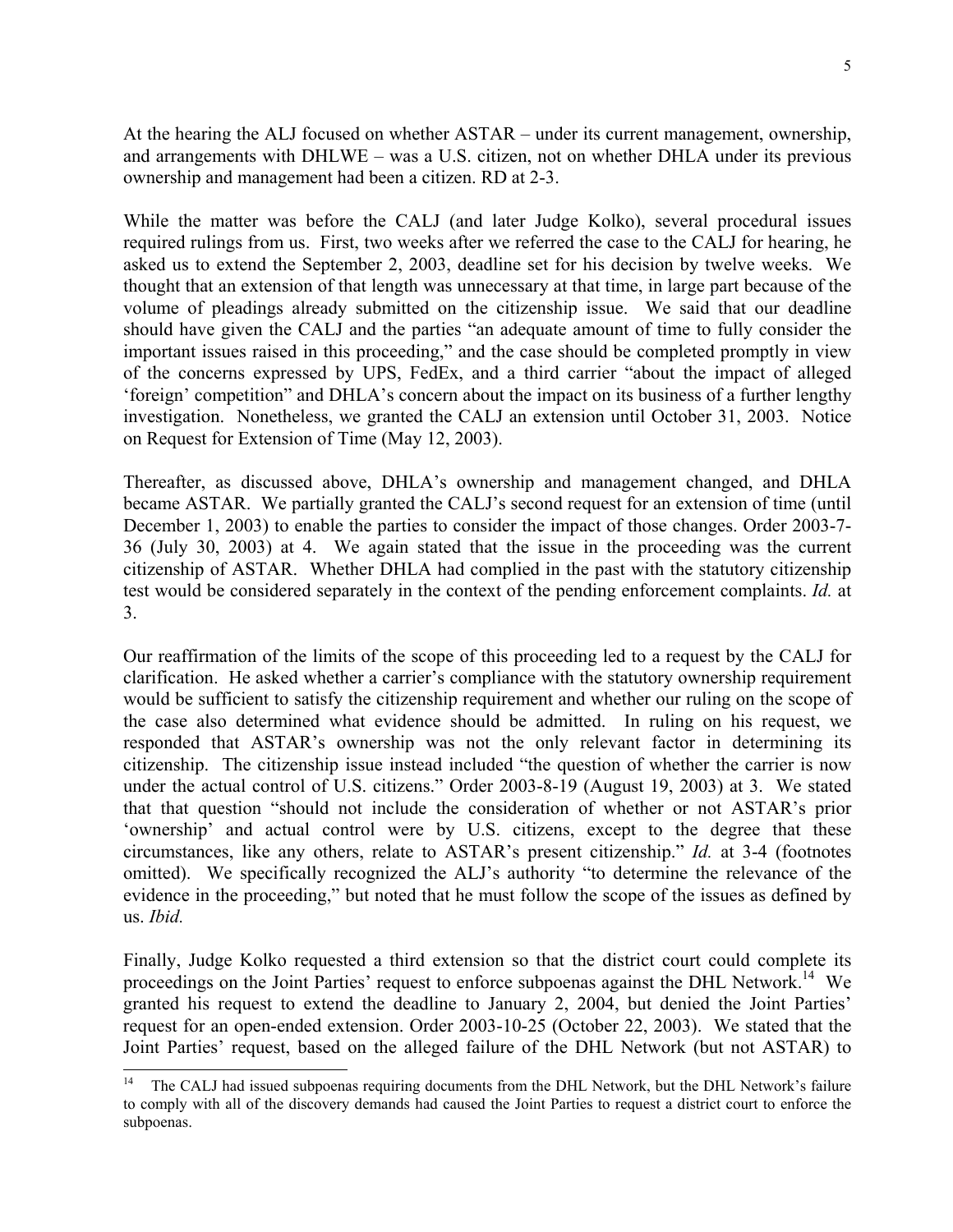comply fully with several subpoenas, did not warrant such an extension. The ALJ had concluded the hearing, and it was unclear whether the additional evidence that might be submitted would require a reopening of the hearing. In addition, "whether ASTAR is complying with the citizenship requirement is an important issue that should be resolved without undue delay," so "it is not in the public interest to extend the deadline indefinitely." *Id.* at 4.

The ALJ issued his Recommended Decision on December 19, 2003. The Judge found that ASTAR is currently a citizen of the United States. Based on the record, he found that under the totality of the circumstances ASTAR is controlled by U.S. citizens. The Judge discussed all of the factors that the Joint Parties alleged demonstrated actual control of the air carrier by the DHL Network. The Judge found that the arguments made by the Joint Parties did not demonstrate control by the DHL Network over ASTAR. The Judge stated, "Neither DHLWE nor the DHL network can be said to be in actual control of ASTAR in any relevant or meaningful sense." RD at 32.

The Joint Parties filed a petition for review of the ALJ's decision.<sup>15</sup> ASTAR opposed their petition.

### **DISCUSSION**

Federal statute requires that an air carrier must be "a citizen of the United States" before it may obtain a certificate of public convenience and necessity.16 To maintain such authority, the carrier must continue to be a citizen.<sup>17</sup> To be a "citizen of the United States" the carrier's president and two-thirds of its Board of Directors and other managing officers must be United States citizens, at least 75 percent of its voting interest must be owned or controlled by United States citizens, and the carrier must be under the actual control of United States citizens.<sup>18</sup>

As the ALJ found, there is no dispute in this case over whether ASTAR complies with the ownership and management standards. U.S. citizens own all of ASTAR's stock, and all of its officers and directors are U.S. citizens. RD at 11. The only question is whether ASTAR is under the actual control of U.S. citizens. Congress recently amended the definition of citizenship to include the actual control requirement in the statutory standard.<sup>19</sup> In doing so, Congress codified the longstanding principle applied by the Civil Aeronautics Board and us that both ownership and control by United States citizens are required for an air carrier to be considered a United States citizen.

The ALJ found that ASTAR met the citizenship requirement because it is under the actual control of U.S. citizens based on the totality of the circumstances, RD at 30-31 (record citations omitted):

<sup>15</sup> We granted the Joint Parties an extension of time for filing their petition for review, and allowed them to file a fifty-page petition instead of confining them to the twenty-page limit normally applicable to petitions for review. Notice on Joint Motion to Modify Schedule (Dec. 31, 2003). Lynden Air Cargo participated as a party during the hearing but did not file a brief to the ALJ or join in the petition for review of the ALJ's decision.

<sup>&</sup>lt;sup>16</sup> 49 U.S.C. §§ 41101, 41102, 40102(a)(15).

<sup>&</sup>lt;sup>17</sup> 49 U.S.C.  $\S 41110(e)(1)$ .<br><sup>18</sup> 40 U.S.C.  $\S 40102(e)(15)$ 

<sup>18 49</sup> U.S.C. § 40102(a)(15), *as amended by* the Vision 100 – Century of Aviation Reauthorization Act, P.L. 108- 176, § 807, 117 Stat. 2490 (2004).<br><sup>19</sup> s 907 B J 108 176

<sup>§ 807,</sup> P.L. 108-176.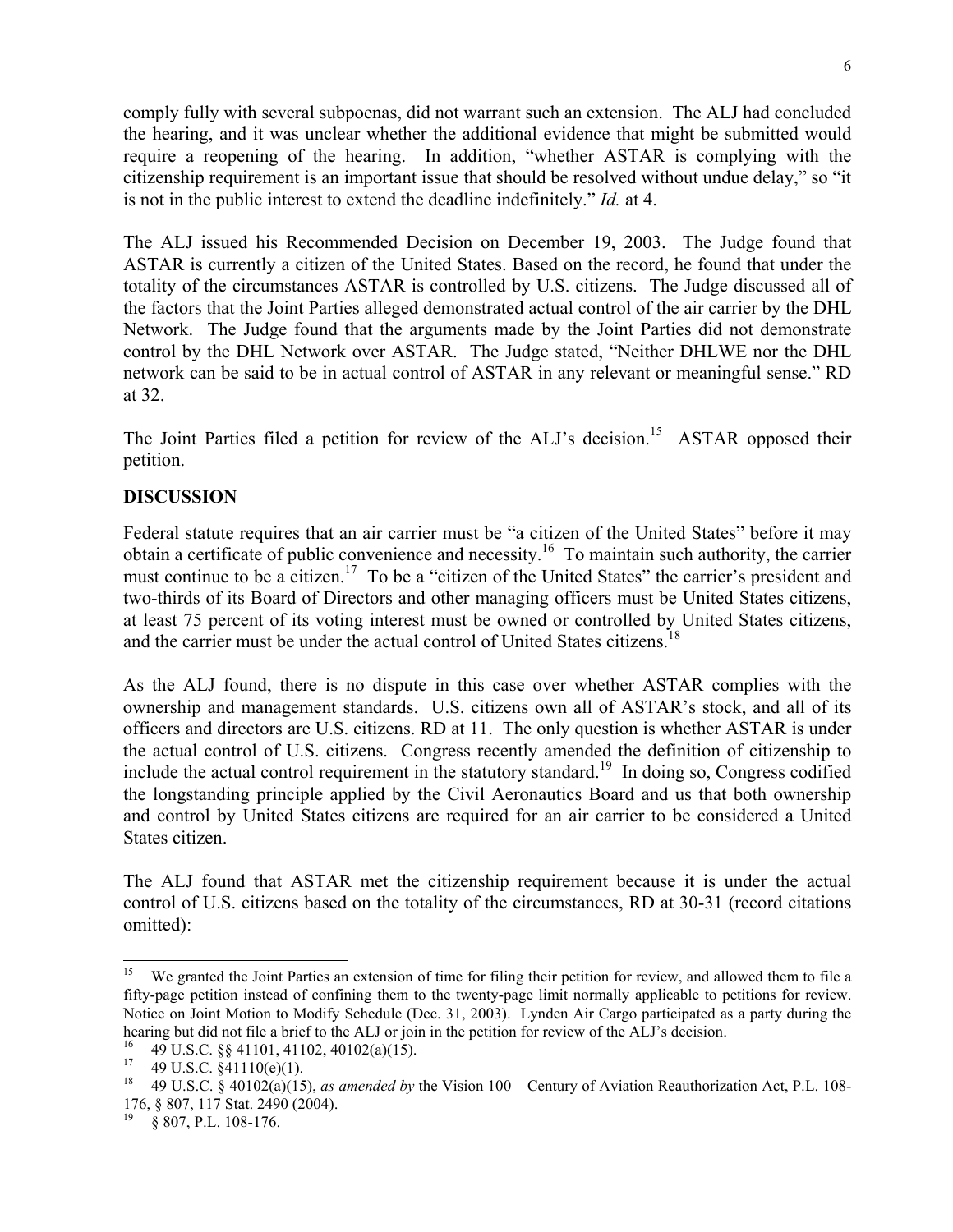The structure of ASTAR is consistent with an independent enterprise. It controls all employment decisions. . . . It also controls its own financial operations. It formulates its own budget and is responsible for its own financial statements. Outside the strictures of the ACMI agreement . . . the carrier may acquire assets, recapitalize, restructure, or raise additional equity for growth and development of its business. . . . Only ASTAR makes strategic decisions.

ASTAR is autonomous operationally, too. It decides its fleet mix. Decisions to add, change, or retire aircraft are ASTAR's. The air carrier has complete supervisory powers and responsibility for ground operations, including loading and unloading, weight and balance, and security. . . . DHLWE never received nor sought input into operational issues unless they affected the airline's ability to deliver packages. In sum, ASTAR runs its own day-to-day operations.

The ALJ carefully and thoroughly examined the facts and analyzed the issues. The ALJ made his decision after fourteen days of hearings that produced over 3,000 pages of transcript, and the written evidence reviewed by him totaled well over 3,000 additional pages.

We find that the Joint Parties have failed to show that the ALJ erred or that further procedures are required for review.<sup>20</sup> We therefore deny the petition for review.

### **Joint Parties' Petition for Discretionary Review**

Under our rules, a party may petition for discretionary review of an ALJ's decision by arguing that a finding of material fact is erroneous; that a necessary legal conclusion is without governing precedent or departs from, or is contrary to, law, our rules, or precedent; that a substantial and important question of law, policy, or discretion is involved; or that a prejudicial procedural error has occurred. The rule further states, "Review by the DOT decisionmaker pursuant to this section is not a matter of right but is at the sole discretion of the DOT decisionmaker $"^{21}$ 

The Joint Parties contend that we should take review because the ALJ allegedly used an incorrect legal standard, our earlier procedural orders allegedly denied them a fair opportunity to present their case, the ALJ's factual findings are allegedly wrong, and the ALJ's decision assertedly would harm U.S. aviation policy. As discussed below, we have determined that the Joint Parties have failed to show that any of the ALJ's material findings of fact or conclusions of law are erroneous, that any prejudicial procedural error occurred, or that the ALJ's decision raises important policy issues requiring our review.

### *Proper Legal Standard*

<sup>20</sup> In addition, the ALJ, to a significant extent, based his decision on the credibility of the witnesses. ALJ findings on credibility are entitled to substantial deference from reviewing courts. *See, e.g., AJP Construction, Inc. v. Secretary of Labor*, 357 F.3d 70, 73 (D.C. Cir. 2004). 21 14 C.F.R. 302.32(a).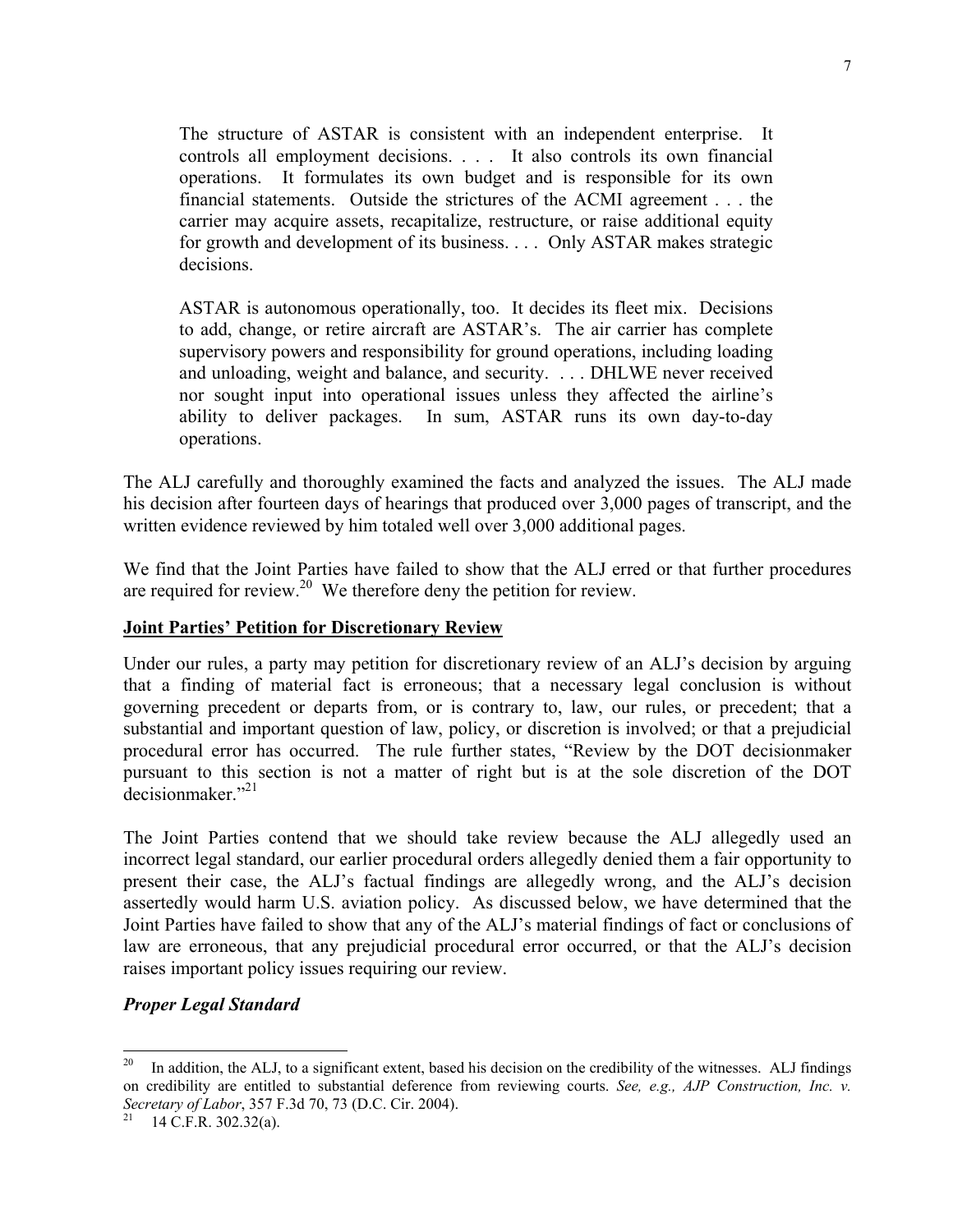On the merits, the Joint Parties argue that the ALJ did not apply the proper legal standard for determining whether a carrier is under the actual control of a foreign entity.<sup>22</sup> The Joint Parties base this challenge primarily on claims that the structure of his decision indicates that he did not follow the correct standard for determining citizenship. They also contend that a citizenship test imposed by Congress on Department of Defense ("DoD") airlift contracts, but not on our certificate proceedings, nonetheless must be applied in our cases as well.

These challenges do not warrant review of the ALJ's decision. The Joint Parties have demonstrated neither that the ALJ misapplied the citizenship standard created by our precedent nor that our citizenship standard must incorporate the additional requirement established by Congress for DoD contracts.

### **1. The ALJ's Application of the Correct Control Standard**

Under Department precedent, "The control standard is a *de facto* one – we seek to discover whether a foreign interest may be in a position to exercise actual control over the airline, *i.e.*, whether it will have a substantial ability to influence the carrier's activities."<sup>23</sup> In addition, the inquiry required by the actual control standard examines whether the totality of the circumstances means that the carrier is subject to foreign control.<sup>24</sup> Each citizenship case presents its own set of facts, and we must apply the law to the specific factual situation in the case. 25

We have never held that a carrier was controlled by a foreign entity merely because it had cooperative arrangements with a foreign business, or because it obtained the majority of its revenues from one or more foreign firms. Without the presence of other controlling factors – such as substantial ownership ties, financial arrangements, or managerial affiliations – we have not found that a close business relationship between a U.S. airline and a foreign airline meant that the foreign carrier was deemed to control the U.S. carrier. For example, in the Northwest/KLM case, we found that Northwest would remain a U.S. citizen even though it was being acquired by a group in which KLM, the flag carrier of the Netherlands, was an important participant, and even though Northwest and KLM intended to cooperate closely on a number of business matters.<sup>26</sup> Since then, close cooperative arrangements between U.S. and foreign carriers have become common with the growth in international airline alliances. The parties to such alliances typically seek to integrate their operations so that in important respects they will operate as a single carrier. Nonetheless, such an alliance relationship does not place the U.S.

 $22\,$ 22 Petition for Discretionary Review of Federal Express Corporation and United Parcel Service Co. (*hereinafter* Pet.) (Docket OST-2002-13089-600 (Jan. 26, 2004)) at 10.

<sup>23</sup> *Acquisition of Northwest Airlines by Wings Holdings, Inc.*, Order 89-9-51 (Sept. 29, 1989) at 5. *See also In the matter of USAir and British Airways*, Order 93-3-17 (Mar. 15, 1993), at 19; *Application of Discovery Airways, Inc.*, Order 89-12-41 (Dec. 22, 1989), at 10; *Application of North American Airlines, Inc.*, Order 89-11-8 (Nov. 6, 1989), at 6.<br> $\frac{24}{ }$ 

<sup>24</sup> *See Air-Evac Air Ambulance, Inc.*, Order 96-6-13 (June 7, 1996); *Acquisition of Northwest Airlines by Wings Holdings, Inc.*, Order 89-9-51 (Sept. 29, 1989); *Intera Arctic Services, Inc.*, Order 87-8-43 (Aug. 18, 1987); *In the matter of Page Avjet Corporation*, 102 C.A.B. 488 (1983); *Application of Premiere Airlines, Inc.*, 95 C.A.B. 101 (1982); Willye Peter Daetwyler,  $d/b/a$  Interamerican Airfreight Co., 6 C.A.B. 118 (1971).<br><sup>25</sup> See, e.g., Wrangler Aviation, Inc., Order 93-7-26 (July 15, 1993), at 7; Acquisition of Northwest Airlines by

*Wings Holdings, Inc.*, Order 91-1-41 (Jan. 23, 1991), at 5; *Intera Arctic Services, Inc.*, Order 87-8-43 (Aug. 18, 1987), at 8; *Willye Peter Daetwyler, d/b/a Interamerican Airfreight Co.*, 6 C.A.B. 118, 119 (1971). 26 *Acquisition of Northwest Airlines by Wings Holdings, Inc.*, Order 89-9-51 (Sept. 29, 1989).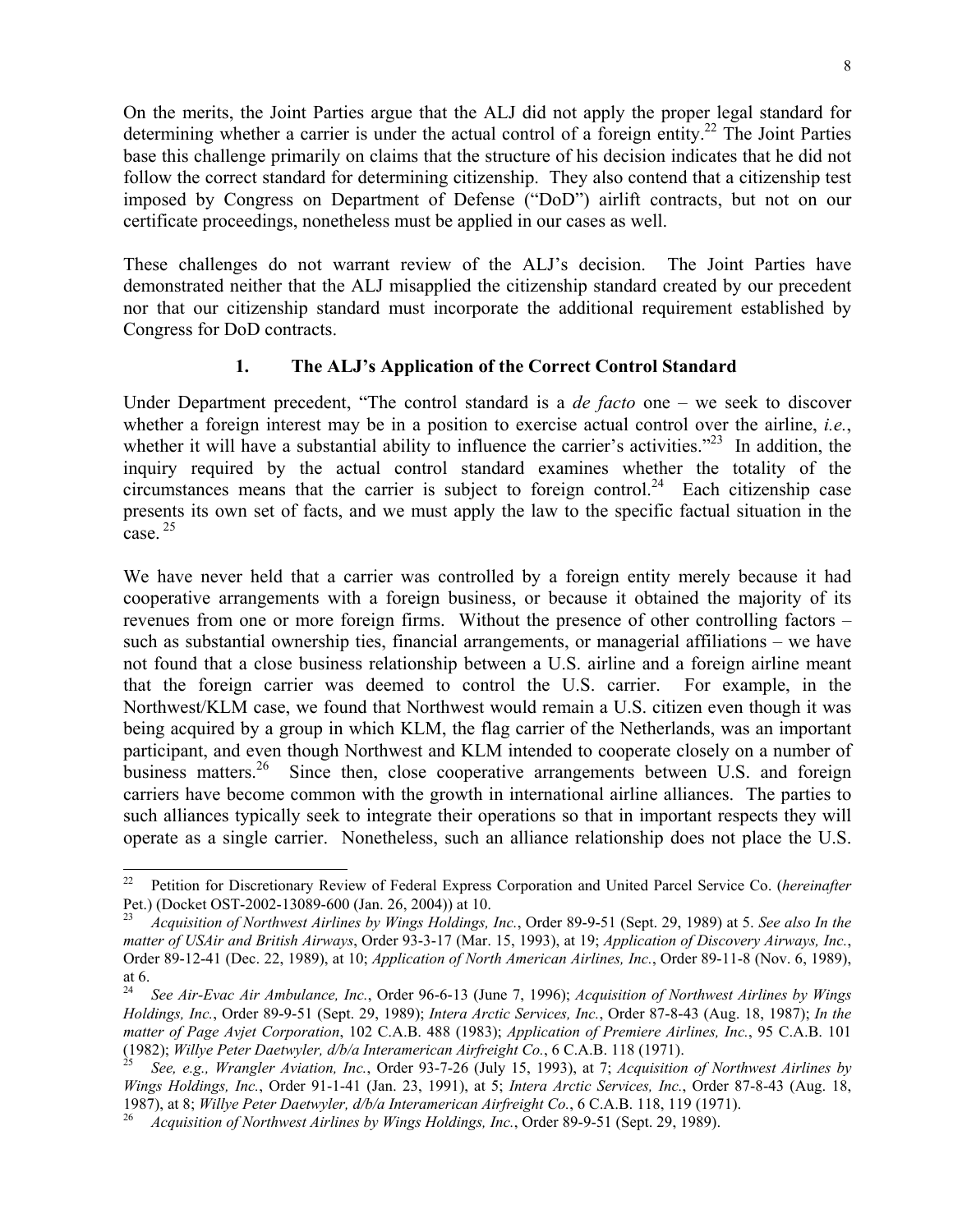carrier's citizenship in doubt. Thus, when we approved and granted antitrust immunity to an agreement between Northwest and KLM "whereby the two carriers would integrate their services and operate as if they were a single carrier," we found that that kind of relationship would not cause Northwest to be controlled by the foreign airline.<sup>27</sup>

The ALJ's decision demonstrates that he applied the correct legal standard for determining control. The Joint Parties argue that the ALJ did not apply the proper test for control as set forth in Department precedent. Pet. at 12. We disagree.

The Joint Parties say that the potential to exercise substantial influence over the carrier should be the correct standard. We agree with the Joint Parties' statement as to the standard, but not with their assertion that the ALJ did not apply it. It is obvious from the ALJ's decision that he did follow the correct standard. Throughout the RD, the Judge makes reference to actual or potential control over ASTAR.28

In arguing the contrary, the Joint Parties do not claim that the ALJ failed to consider whether DHLWE could potentially influence ASTAR or that he misstated the legal test. The Joint Parties instead base their argument largely on a single statement made by the ALJ. The ALJ said, "To determine the citizenship question at the core of this proceeding, the salient question is who has the power to direct or dominate ASTAR." RD at 33, cited at Pet. at 12. We do not think his statement applied the wrong standard. Indeed, in *Page Avjet* we used similar terminology as the Judge, saying, "We have recognized that a *dominating* influence may be exercised in ways other than through a vote."<sup>29</sup> We cannot in any event assume from this one statement that the ALJ misunderstood the applicable standard, especially when other statements in his decision expressly show that he understood the need to examine whether the DHL Network had the potential ability to exercise significant influence over ASTAR. Moreover, even the Joint Parties concede that the Judge stated the correct standard in his decision. Pet. at 13, citing RD at 35-38.

The Joint Parties argue that the ALJ failed to properly apply our standard in another respect. Pet. at 13-14. As noted, applying the actual control standard requires an analysis of the totality of the circumstances. The Joint Parties wrongly argue that the Judge did not look at the "*cumulative effect of the evidence*." Pet. at 13 (emphasis in original). The Judge in fact expressly recognized that he must consider all of the circumstances in determining whether ASTAR met the actual control standard: "Based upon the entire record, I find that the preponderance of reliable, credible, and probative evidence exists to support that, *under the totality of the circumstances*, ASTAR is actually controlled by U.S. citizens." RD at 11 (emphasis added). His analysis of the applicable standard concluded, "[C]ircumstances affecting control must be evaluated as a whole"

<sup>27</sup> <sup>27</sup> *Acquisition of Northwest Airlines by Wings Holdings, Inc.*, Order 92-11-27 (Nov. 16, 1992) at 1, 20-22.<br><sup>28</sup> RD at 12 ("[S]uch a transaction may raise the specter of potential control [but] does not necessarily mean

the foreign entity controls the resulting air carrier); at 18 ("The possibility is sufficiently remote to warrant a conclusion that DHLWE is not in 'actual control' of ASTAR"); at 19 ("The argument for actual control of the carrier on this ground fails"); at 23 ("No entity associated with the DHL Network is, because of the ACMI agreement, in 'actual control' of ASTAR"); at 28 ("In these circumstances, DHLWE exercises no control over ASTAR"); at 30 ("But it would be mistaken to infer from these circumstances that DHLWE is in 'actual control' of ASTAR"); at 32 ("Neither DHLWE nor the DHL network can be said to be in actual control of ASTAR in any relevant or meaningful sense").

<sup>&</sup>lt;sup>29</sup> Page Avjet, Citizenship, 102 C.A.B. 488, 490 (1983) (emphasis added).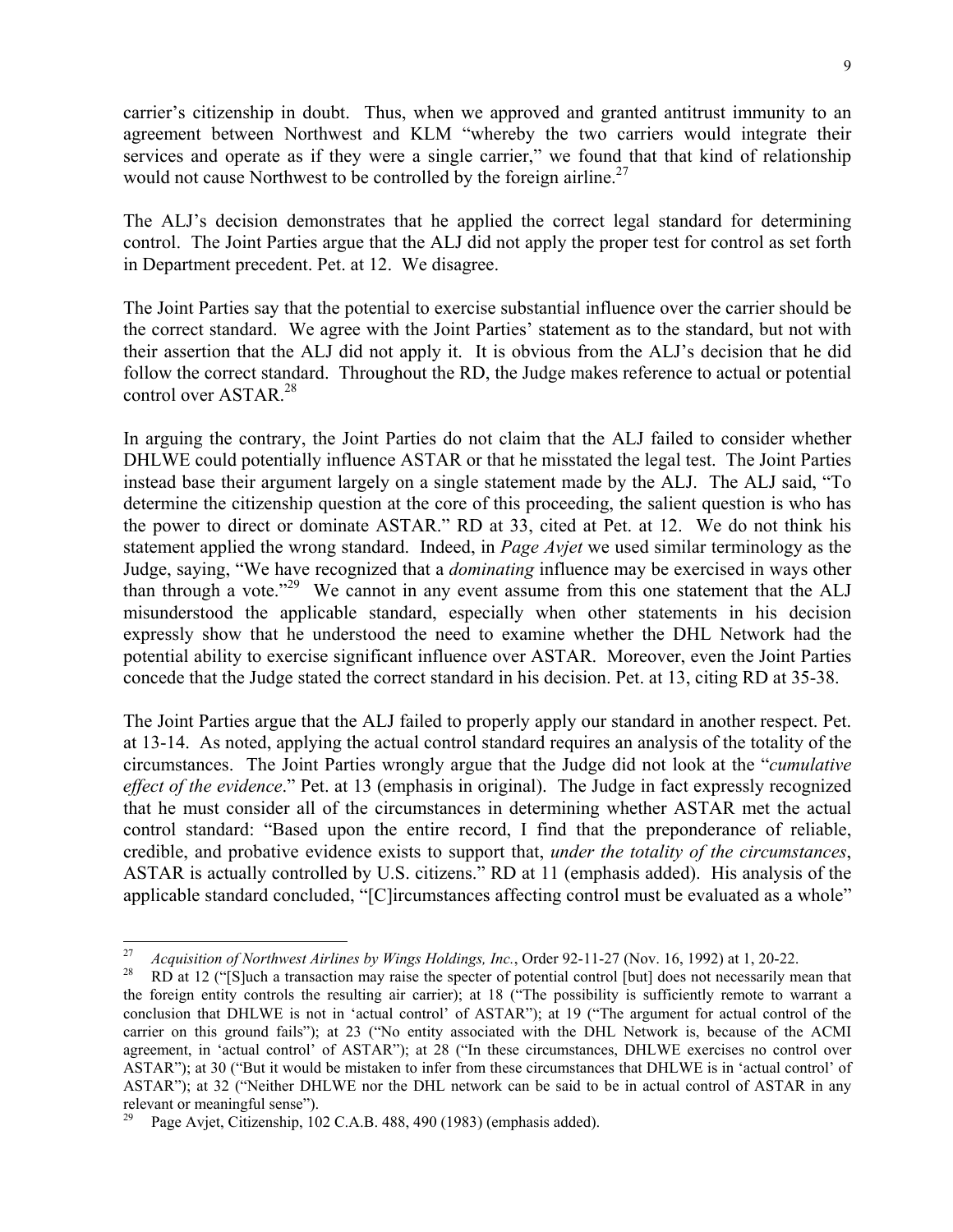and "[r]elevant matters must be examined as part of a larger picture." RD at 38. The ALJ thus applied the proper standard.

In arguing that the Judge did not look at the totality of the circumstances, the Joint Parties cite the structure of his discussion in the RD, which individually analyzed each of the Joint Parties' assertions about potential control. The Judge, in order to look at the cumulative effect, had to address the individual issues presented by the Joint Parties to determine if, indeed, they were issues that could affect the carrier's citizenship. He found that none of the problems alleged by the Joint Parties individually or collectively demonstrated foreign control. His approach was reasonable and consistent with the statutory requirements.

The Joint Parties thus have not shown that the ALJ misapplied the actual control standard established by our precedent and codified last year by Congress.

### **2. The Department of Defense Airlift Contract Standard**

The Joint Parties wrongly contend that Congress created an additional citizenship requirement last year that the ALJ allegedly should have enforced. In 2003, Congress addressed U.S. carrier citizenship issues through three statutory provisions, two of which expressly apply to this Department. Section 807 of Vision 100, the FAA reauthorization act, enacted in December of 2003, amended the statutory definition of "citizen of the United States," section 40102(a)(15) of title 49, by including the requirement that a carrier must be under the actual control of citizens of the United States. The two other changes were made by section 2710 of the Emergency Wartime Supplemental Appropriations Act, 2003. One provision directed us "to use an Administrative Law Judge in a formal proceeding to resolve" this docket. Section 2710 additionally barred DoD from using any appropriated funds for transportation provided by an air carrier that did not meet a foreign revenue test. The provision states that DoD may not use funds for transportation described in 49 U.S.C. 41106 that would be performed "by any air carrier that is not effectively controlled by citizens of the United States." Section 2710 states that, for DoD contract purposes, "an air carrier shall not be considered to be effectively controlled by citizens of the United States if the air carrier receives 50 percent or more of its operating revenue over the most recent 3-year period from a person not a citizen of the United States and such person, directly or indirectly, either owns a voting interest in the air carrier or is owned by an agency or instrumentality of a foreign state."<sup>30</sup> Under this provision, ASTAR would not be deemed effectively controlled by

<sup>30</sup> Section 2710 reads in full,

None of the funds in this Act or any other Act may be obligated or expended to pay for transportation described in section 41106 of title 49, United States Code, to be performed by any air carrier that is not effectively controlled by citizens of the United States: *Provided*, That for purposes of implementing section 41106, an air carrier shall not be considered to be effectively controlled by citizens of the United States if the air carrier receives 50 percent or more of its operating revenue over the most recent 3-year period from a person not a citizen of the United States and such person, directly or indirectly, either owns a voting interest in the air carrier or is owned by an agency or instrumentality of a foreign state; *Provided further*, That this prohibition applies to transportation performed under any contract awarded or re-awarded after the date of enforcement of this Act: *Provided further*, That when the Secretary of Defense decides that no air carrier holding a certificate under section 41102 is capable of providing, and willing to provide, such transportation, the Secretary of Defense may make a contract to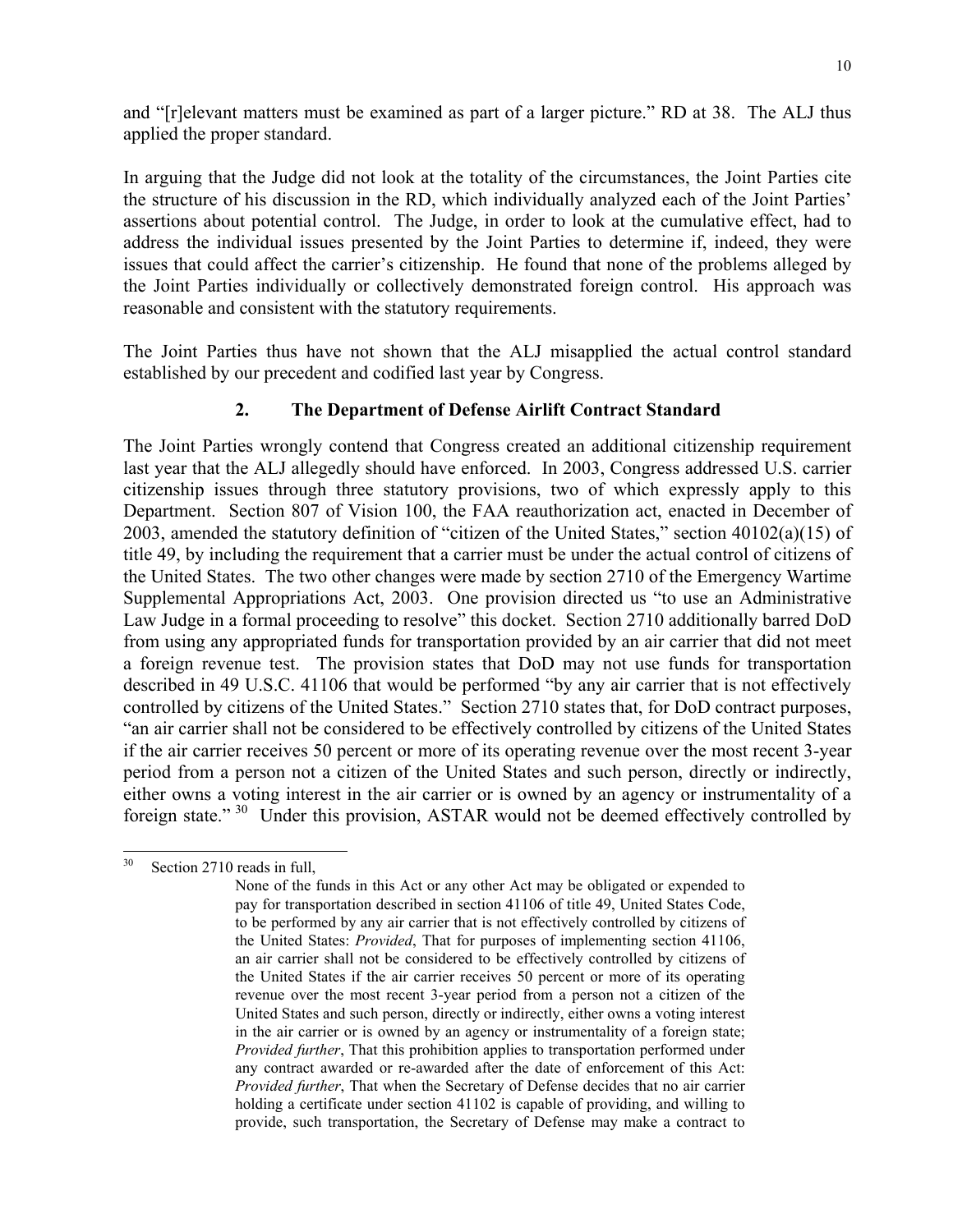U.S. citizens, because it receives most of its revenue from the DHL Network, whose parent is DP, an agency or instrumentality of a foreign state (Germany).

The Joint Parties argue that the ALJ should have applied the foreign revenue test adopted by the Congress for DoD contracts in his assessment of ASTAR's citizenship. According to them, the foreign revenue test "codified and ratified" a test used by the Department and the Civil Aeronautics Board. Pet. at 28, n. 43.

We cannot agree with the Joint Parties' argument. First, as discussed above, neither the Board nor we have ever held that a carrier is subject to foreign control merely because it derives most of its business from a foreign firm. The Joint Parties cite no Department or Board precedent supporting their assertion that we have used such a test. Second, while section 2710 of the Emergency Wartime Supplemental Appropriations Act required us to refer this proceeding to an ALJ for a formal hearing, by its terms it does not require us to follow the foreign revenue test imposed on DoD airlift contracts. Congress, moreover, did not insert similar language into our citizenship statute later in the year when it revised the statutory definition in Vision 100, the FAA Reauthorization Act. That revision added our actual control test to the statutory definition of a U.S. citizen but did not add the foreign revenue test that Congress had imposed on DoD several months earlier.

In general, we must follow the express language of a statute. "The plain meaning of legislation should be conclusive, except in the 'rare cases [in which] the literal application of a statute will produce a result demonstrably at odds with the intentions of its drafters.<sup>"31</sup> Nothing in the history of these legislative changes suggests that Congress meant to require us to follow the foreign revenue test in our citizenship cases. If Congress had wanted us to follow the same foreign revenue test imposed on DoD airlift contracts, Congress would have said so. "[W]here Congress includes particular language in one section of a statute but omits it in another section of the same Act, it is generally presumed that Congress acts intentionally and purposely in the disparate inclusion or exclusion."<sup>32</sup> As shown, Congress twice determined to expressly amend the citizenship provision – first by requiring us to hold a formal hearing in this proceeding and then by incorporating our actual control standard into the statutory language – without adding the foreign revenue control test. In these circumstances, there is no basis for assuming that Congress also meant to impose that test in our citizenship cases.<sup>33</sup>

> provide the transportation with an air carrier not having a certificate: *Provided further*, That the Secretary of Transportation is directed to use an Administrative Law Judge in a formal proceeding to resolve docket number OST-2002-13089.

P.L. 108-11. Section 41106 allows DoD to use only specified types of carriers for airlift services provided by contract.

<sup>31</sup>*United States v. Ron Pair Enterprises, Inc.,* 489 U.S. 235, 242 (1989). 32 *Russello v. United States*, 464 U.S. 16, 23 (1983), quoting *United States v. Wong Kim Bo*, 472 F.2d 720, 722  $(5th$  Cir. 1972).

In addition, the language within the statutory amendments indicates that Congress believed that it was establishing a different rule for DoD airlift contracts. Section 2710 uses the phrase "effectively controlled by citizens of the United States" for the limitation imposed on those contracts. The Vision 100 amendment of our statutory citizenship definition uses different language, "under the actual control of citizens of the United States." If Congress had wanted to require both agencies to follow the same standard, it would not have used different language in that respect.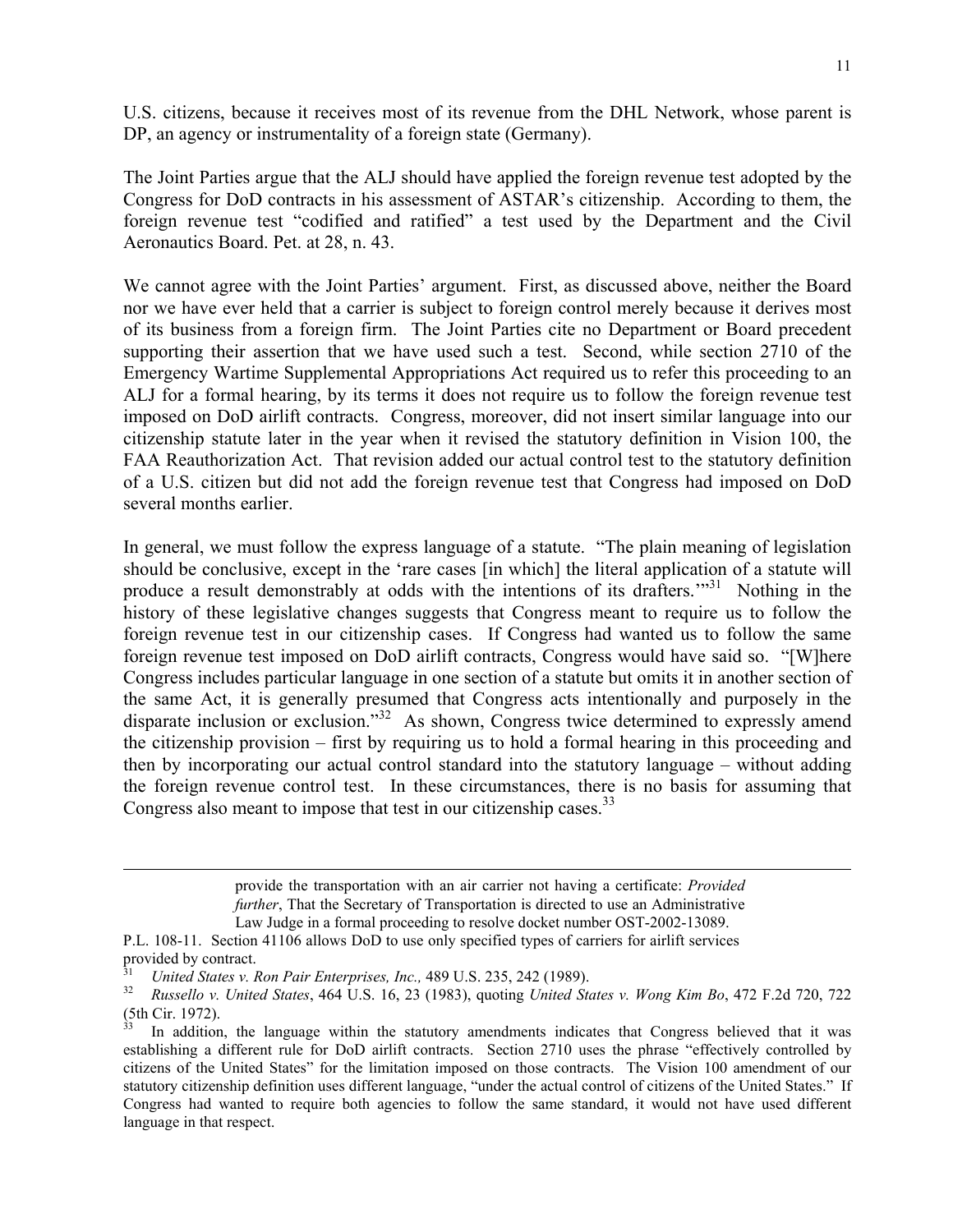The ALJ thus properly based his findings on the actual control test without including the foreign revenue test applicable only to DoD airlift contracts.

## *DOT Procedural Rulings*

The Joint Parties contend that we should take review because procedural rulings made by us and Judge Kolko allegedly denied them a fair opportunity to present their case. Their contentions, including their complaint that we could not properly limit the scope of this proceeding, challenge our exercise in this case of our authority to choose the procedures best suited for carrying out our responsibilities, including our responsibility to enforce the statutory citizenship requirement. The Joint Parties' procedural complaints do not warrant review of Judge Kolko's decision, as discussed next.

## **1. Scope of the Proceeding**

When we referred this case to an ALJ for hearing, we stated that the issue in this proceeding was whether ASTAR (then still DHLA) currently met the citizenship requirement. After the Dasburg group acquired control of DHLA, we again stated that the issue in this proceeding was whether the carrier, now ASTAR, was currently a U.S. citizen.

The Joint Parties nonetheless complain now that our limits on the scope of the proceeding allegedly prevented them from obtaining and introducing all of the relevant evidence on the ties between the DHL Network and DHLA. These complaints are without merit.

While Congress directed us to hold a hearing before an administrative law judge to resolve the question of ASTAR's current citizenship, Congress did not otherwise specify the procedures to be used in this case. Congress has generally authorized us to choose which procedures should be used in individual cases and to determine how each case will be structured, subject to the requirements of the Administrative Procedure Act and statutory provisions requiring specific procedures in certain types of cases. Our governing statute states that we "may conduct proceedings in a way conducive to justice and the proper dispatch of business."<sup>34</sup> The courts have routinely held that we and other agencies have substantial discretion to establish the procedures for administrative proceedings.<sup>35</sup> That authority includes the discretion to determine whether related issues should be included in one proceeding or be considered in separate proceedings, and when those proceedings should be held.<sup>36</sup>

We acted reasonably in limiting the scope of this proceeding to the question of whether ASTAR is now a U.S. citizen. Our immediate goal was to determine whether ASTAR's current structure and relationships are consistent with the statutory citizenship requirement. A case that focused on DHLA's past compliance with the citizenship requirement, on the other hand, would essentially be an enforcement case. The question then would be whether DHLA had operated

 $34$  $^{34}$  49 U.S.C. 46102(a).<br><sup>35</sup> See e.g. City of St.

<sup>35</sup> *See*, *e.g.*, *City of St. Louis v. Dept. of Transportation*, 936 F.2d 1528, 1535, n.1 (8th Cir. 1991); *Louisiana Ass'n of Independent Producers v. FERC*, 958 F.2d 1101, 1114-15 (D.C. Cir. 1992); *Michigan Public Power Agency v. FERC*, 963 F.2d 1574, 1579 (D.C. Cir. 1992).<br><sup>36</sup> *Mobil Oil Exploration & Producing Southeast, Inc. v. United Distribution Cos.*, 498 U.S. 211, 230-31 (1991);

*National Airlines v. CAB*, 392 F.2d 504 (D.C. Cir. 1968); *City of San Antonio v. CAB*, 374 F.2d 326 (D.C. Cir. 1967).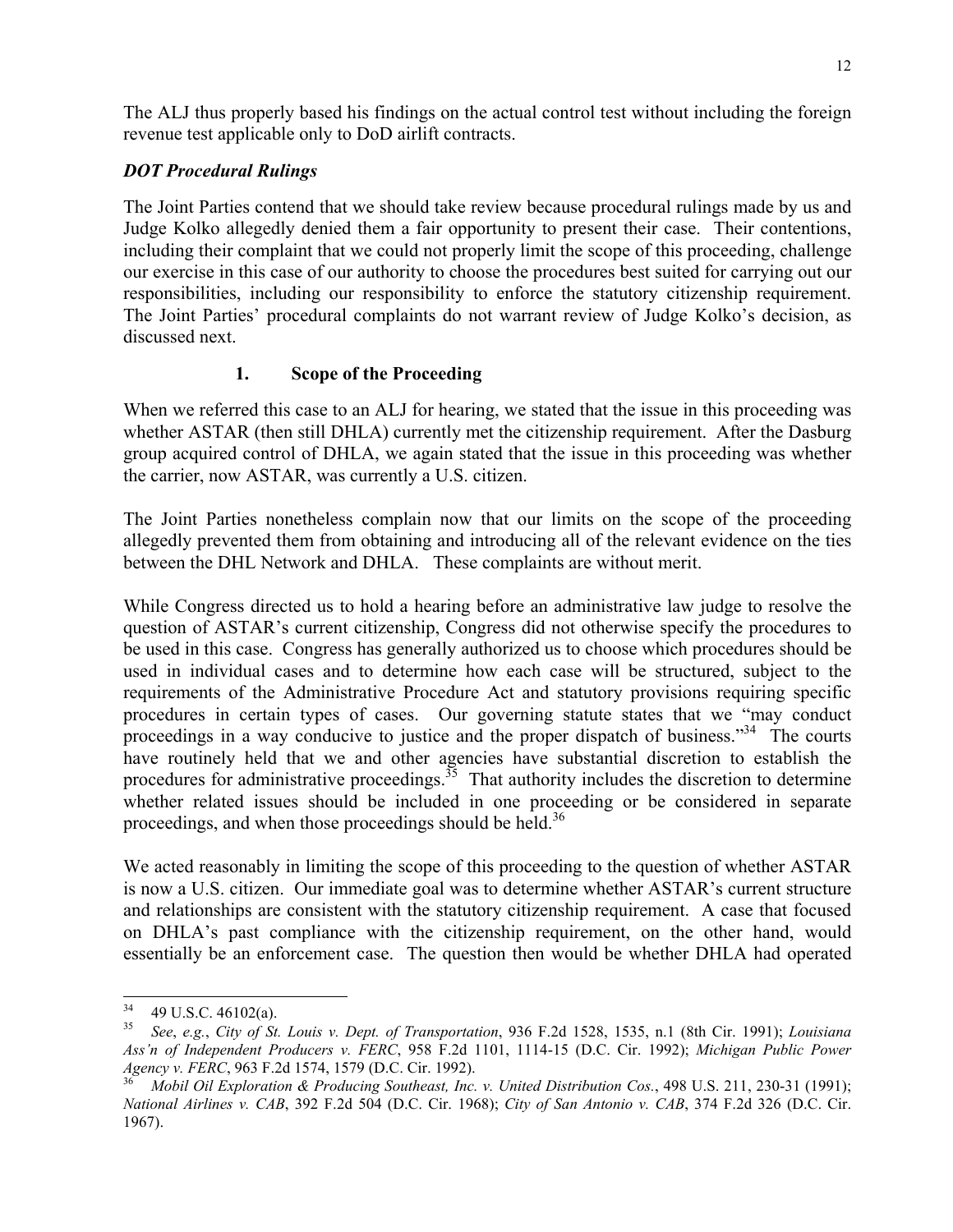unlawfully and, if so, whether civil penalties should be assessed. Enforcement complaints against DHLA are currently pending before the Office of Aviation Enforcement and Proceedings. Dockets OST-2002-13590 and OST-2002-13787.37

While the Joint Parties complain that we improperly limited the scope of this proceeding, they cite no authority for the proposition that agencies may not define the scope of individual proceedings. Instead, they cite *Atlas Copco, Inc. v. EPA*, 642 F.2d 458, 467 (D.C. Cir. 1979), which held that an agency could not arbitrarily limit the scope of its administrative hearings. That case is not relevant. There the EPA had attempted by regulation to create a blanket evidentiary exclusion in certain types of cases. Here, in contrast, we limited the scope of the issues in the hearing to the current citizenship of ASTAR, and our decision was not arbitrary.<sup>38</sup>

There is equally no basis for the Joint Parties' allegation that Congress expected us in this proceeding to establish whether DHLA met the citizenship test before the Dasburg group acquired the carrier. Pet. at 19. The UPS petition that initiated this proceeding sought a determination of whether DHLA was operating unlawfully and, if so, the revocation of DHLA's operating authority.<sup>39</sup> Given UPS' request that the carrier's operating authority be revoked, UPS clearly intended to obtain a ruling on whether the carrier's structure and operations at the time of our decision complied with the citizenship requirement, not a decision on whether DHLA had met that requirement when UPS filed the petition on August 9, 2002. As discussed above, a determination that DHLA had violated the citizenship requirement before the Dasburg group's purchase could result only in the assessment of civil penalties, a result that would not address the Joint Parties' concerns about the on-going citizenship of ASTAR. The Joint Parties concede as much elsewhere in their petition for review: "The CALJ properly understood that the purpose of the hearing was to investigate and determine ASTAR's current citizenship . . . under the totality of circumstances." Pet. at 22.

The Joint Parties further argue that we must take review of Judge Kolko's decision because our limit on the scope of the proceeding caused him to exclude relevant evidence on ASTAR's citizenship. They claim that ASTAR's citizenship could not be properly judged without more evidence on DHLA's relationships with the DHL Network before the Dasburg group acquired DHLA. Pet. at 20-25.

The suggestion that our ruling on the proceeding's scope necessarily led to the exclusion of relevant evidence overlooks our express statement that the ALJ had the discretion to determine what evidence was relevant given the limits on the scope of the proceeding. We specifically

<sup>&</sup>lt;sup>37</sup> The Assistant General Counsel for Aviation Enforcement and Proceedings, at the direction of the Deputy General Counsel, is responsible for determining whether these complaints warrant a formal proceeding. Because the ALJ's decision has resolved the citizenship question for ASTAR, that Office should promptly consider whether further action should be taken on the complaints against DHLA.

<sup>38</sup> The *Attorney General's Manual on the Administrative Procedure Act,* cited by the Joint Parties at Pet. at 23, supports the principle that an agency may limit the evidence in a case by defining the scope of a case. The manual states, "For example, if an agency provides by rule that the fact of citizenship must be established in a prescribed manner, the hearing officer must conform to such rule in exercising his power to 'rule upon offers of proof and receive relevant evidence.'" *Id*. at 75. Our order defining the scope of this case established the factual information that should be considered in determining ASTAR's citizenship.<br><sup>39</sup> Petition of United Parcel Service Co. to Institute a Public Inquiry into the Citizenship and Foreign Control of

DHL Airways, Inc. (Docket OST-2002-13089-1 (Aug. 9, 2002)) at 2, 12-13.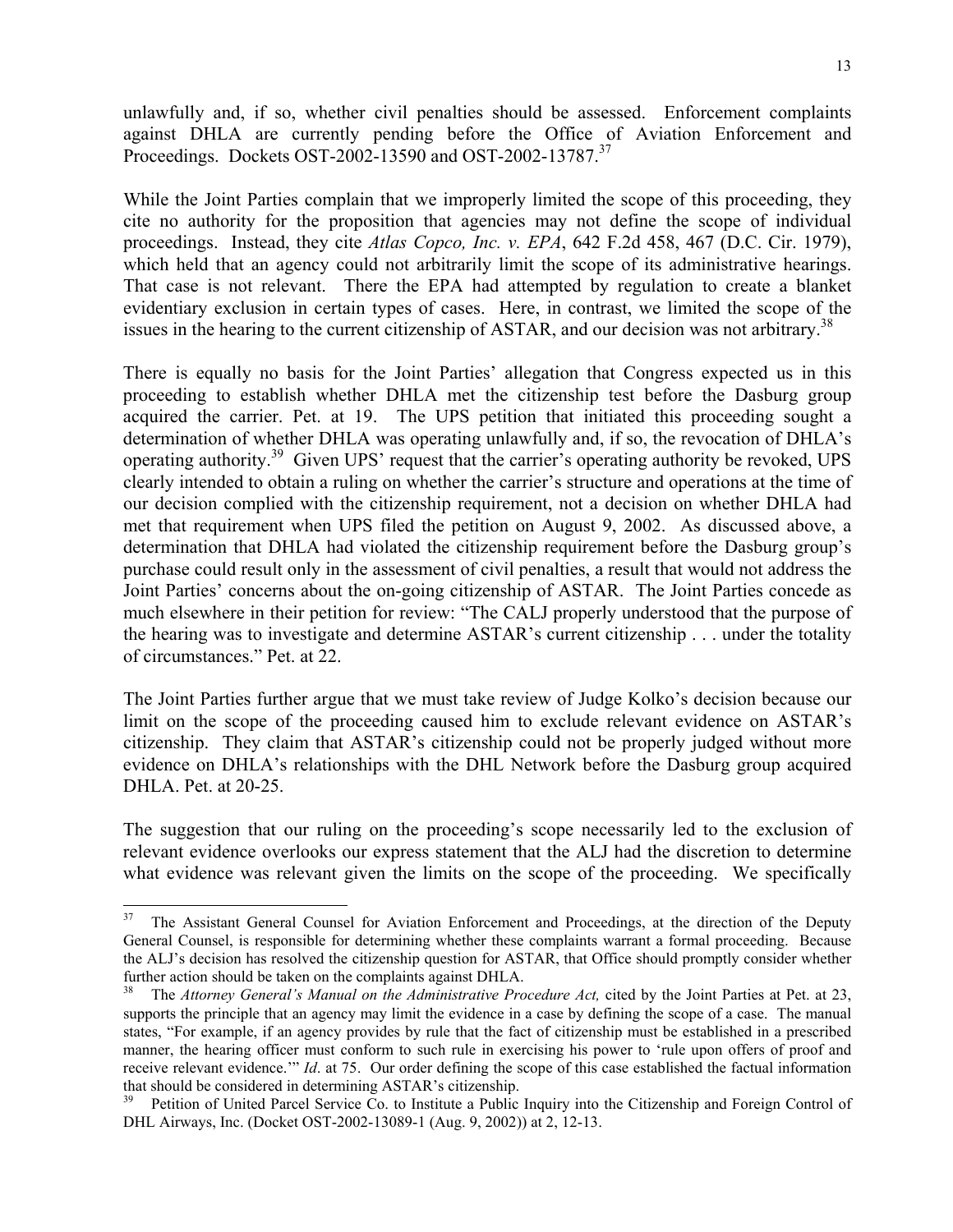recognized the ALJ's authority "to determine the relevance of the evidence in the proceeding," consistent with our definition of the scope of the issues.<sup>40</sup> We did not foreclose the parties from introducing any evidence on the DHLA structure and arrangements in effect before the Dasburg group's acquisition. We instead stated that past circumstances could be considered where those facts would be relevant to the current citizenship status of  $ASTAR<sup>41</sup>$ .

The Joint Parties, moreover, have failed to show that the ALJ could not properly determine whether ASTAR met the citizenship requirement without additional evidence on DHLA's relationships before the Dasburg group's purchase of the carrier. According to the Joint Parties, "When DHLA was purchased by BDAP on July 14, 2003, the vast majority of its operations and control structure remained unchanged." As a result, they argue, "It is not possible to assess [ASTAR's] ownership or actual control on and after July 14, 2003 without understanding the manner in which the carrier operated under the ownership and control structure prior to that date." Pet. at 20, 21.

The ALJ did consider certain past circumstances in this proceeding.<sup>42</sup> The ALJ explained, however, why the pre-existing arrangements were largely irrelevant to the question of whether ASTAR is now controlled by U.S. citizens, RD at 12:

I find no merit in the Joint Parties' contention that a continuum of control exists. The various agreements between DHLA and the DHL Network that have since been terminated have no relevance to the current control of ASTAR. Further, most of those agreements . . . have no comparable existing agreement. Other now-terminated agreements, such as the ACMI agreements, have only superficial, irrelevant similarities to comparable existing agreements.

The Joint Parties' petition does not explain why we should review this finding by Judge Kolko. The Joint Parties' assertion that "the vast majority of [DHLA's] operations and control structure remained unchanged" after the Dasburg group's acquisition, Pet. at 20, is plainly incorrect. As the ALJ pointed out, the major arrangements did change: DHLA has new owners, all of whom are U.S. citizens, new senior management, and a new and different ACMI agreement with DHLWE.

In their efforts to show that the Dasburg purchase changed nothing despite the ownership, management, and operational changes, the Joint Parties rely on a brief submitted to the National Mediation Board by DHLWE (not ASTAR), which purportedly stated that the Dasburg acquisition "relates solely to a change in equity ownership, not control," and "that there is absolutely no record evidence that [those transactions] will fundamentally change the nature in which the integrated enterprise [will] conduct its business." Pet. at 21. Whatever may have been the evidence in the National Mediation Board proceeding, the evidence in this proceeding, as discussed by Judge Kolko, did show that fundamental changes occurred at DHLA insofar as the citizenship issues are concerned. Furthermore, the brief's statement that a change in equity ownership has no effect on control is entitled to no weight, because a change in ownership

 $40<sup>°</sup>$ 40 Order 2003-8-19 at 4; *see also* Order 2003-10-25 at 5.<br>41 Order 2003-8-19 at 3-4.<br>42 See P.D. at 3.7 (discussing the history of DHI A prior to

See RD at 3-7 (discussing the history of DHLA prior to the July 14th purchase).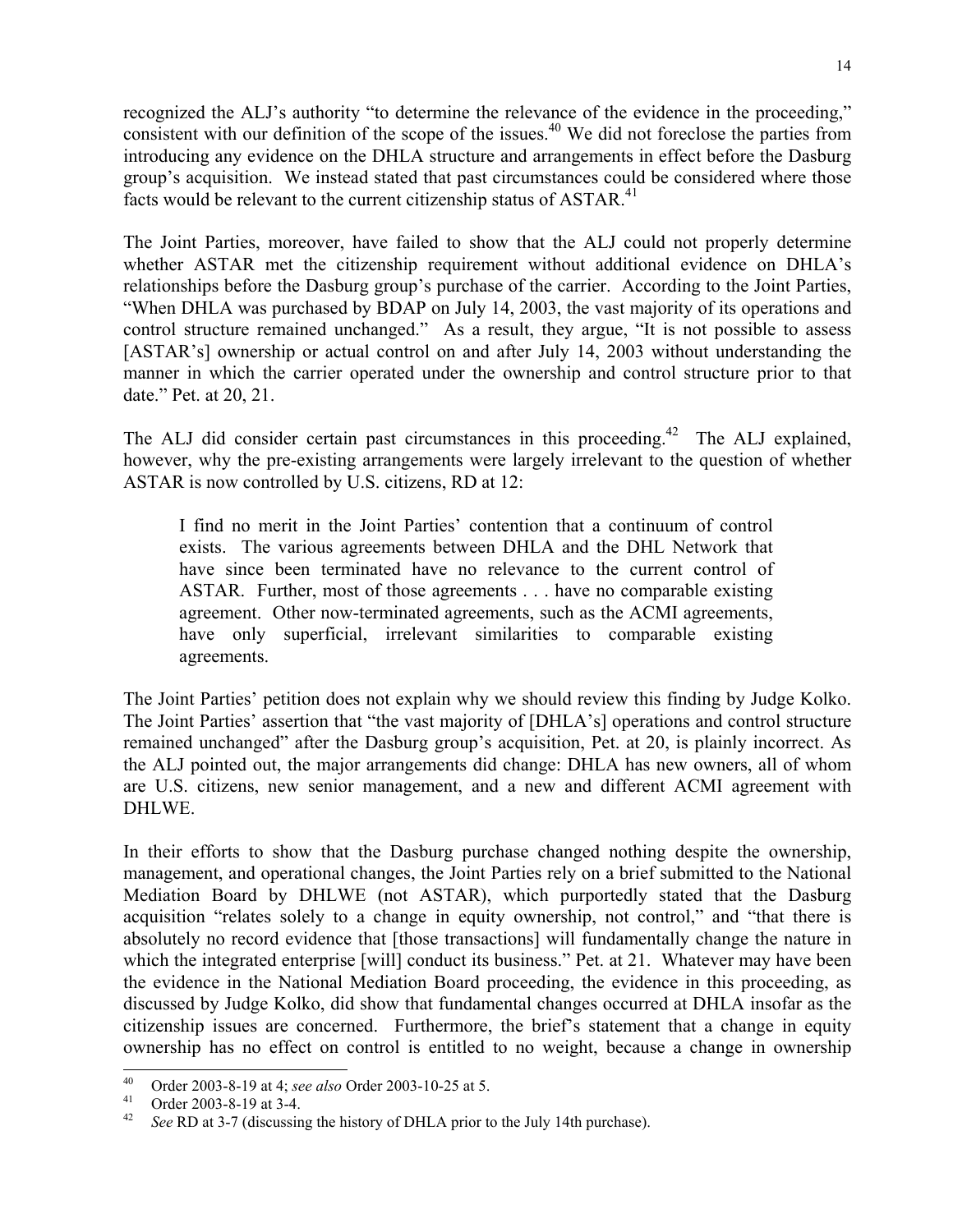always causes a change in control, unless rebutted by other factors. No such factors have been cited by the Joint Parties, other than DHLWE's continuing role as ASTAR's major source of revenue. As shown, under our precedent that by itself does not demonstrate foreign control.

Finally, the Joint Parties assert that the pre-existing relationships are relevant because the DHL Network's objective "has been, and continues to be, to devise a means of doing indirectly what it cannot lawfully do directly, which is to give the DHL Network the ability to hold itself out in the United States unlawfully as a direct air carrier." Pet. at 21. The Joint Parties cite no evidence in support of this assertion. While the DHL Network obviously wishes to hold itself out as offering a worldwide delivery service, just as do FedEx and UPS in their own global operations, that goal does not indicate that the DHL Network additionally wishes to cause shippers to believe that it is operating as a direct carrier, that is, operating the flights itself within the United States. As a result, the Joint Parties have failed to show that the limits placed on the scope of this proceeding caused evidence that would be relevant and material to be excluded from the hearing.

While the Joint Parties argue at some length that we could not limit the ALJ's discretion on what evidence is relevant and should be admitted, they somewhat inconsistently urge us to take review because the ALJ assertedly erred in denying their requests to introduce evidence on DHLA's relationships before the Dasburg group acquired control. Pet. at 24. This evidence allegedly would show the DHL Network's "substantial influence over DHLA" before the Dasburg group's acquisition of the carrier. Pet. at 24. Even if this assertion were correct, any ability by the DHL Network to exert substantial influence *before* the Dasburg acquisition would not necessarily show that the DHL Network had any ability to exercise such influence *after* the BDAP acquisition. The ALJ's findings that the additional evidence on the previous arrangements between DHLA and the DHL Network was not relevant to determining ASTAR's current citizenship appear reasonable and correct and represented a proper exercise of his discretion.

## **2. Deadline for the RD**

We determined when we set this case for hearing before an ALJ that the case should be resolved relatively promptly. If DHLA were competing unlawfully with the Joint Parties, as FedEx and UPS argued, the public interest would mandate an early resolution of the issue that would lead to DHLA's taking steps to comply with its legal obligations or facing the revocation of its certificates if it did not. We accordingly established a deadline for the ALJ, although we later granted three extensions to the deadline.<sup>43</sup> The ALJ was able to serve his decision two weeks before the deadline. The Joint Parties now argue that we erred in setting a deadline because that enabled the DHL Network to manipulate discovery. Specifically, the Joint Parties point to DHLWE's withholding of documents from production under a subpoena issued by the CALJ. By September 17 the DHL Network had provided only four documents. The Joint Parties asked the U.S. District Court for the District of Columbia for relief, but they failed to obtain all of the documents they sought before the close of the hearing. Pet. at 19-20.

We cannot accept this argument. The Joint Parties have failed to complete the story in their petition for review. First, we extended the deadline for the Judge to issue his decision on three occasions, as noted above. On the last occasion, we extended the date to January 2, 2004, after

 $\overline{a}$ See Notice of May 12, 2003 (extending the deadline to Oct. 31, 2003); Order 2003-7-36 (extending the deadline to Dec. 1, 2003); and Order 2003-10-25 (extending the deadline to Jan. 2, 2004).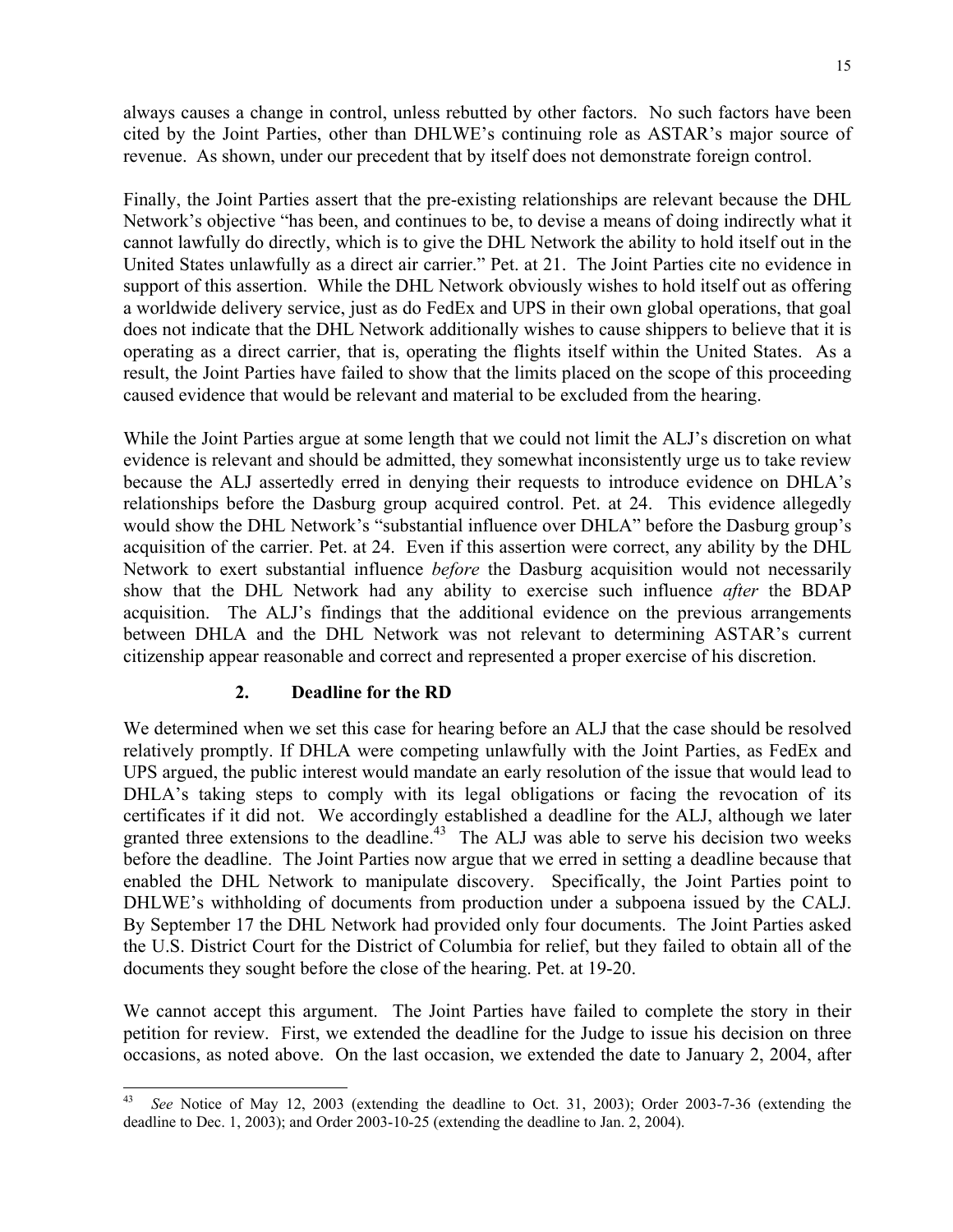noting the Joint Parties' pending suit in federal court to enforce the DHL Network's subpoenas. Order 2003-10-25 at 4-5. Second, the DHL Network ultimately produced several thousand pages of documents, and the Joint Parties sought to admit only a few of them.<sup>44</sup> If the Joint Parties had wished, they could have asked the ALJ to ask us for more time, but they did not. We fail to see any prejudicial effect on the Joint Parties from our limiting the time for adjudication.

## **3. Public Counsel**

In formal hearing proceedings involving air carrier fitness and citizenship issues, we may direct the Office of Aviation Enforcement and Proceedings and the Air Carrier Fitness Division to act as Public Counsel. Their role is to assist in the development of a complete record in the case by participating as a party in the proceeding.<sup>45</sup> Nothing in our rules, our governing statute, or the Administrative Procedure Act requires us to appoint Public Counsel in any formal hearing case. In this case, we determined not to appoint Public Counsel. Order 2003-4-14 at 2, n. 5. When the CALJ later complained that the lack of Public Counsel would keep him and the parties from meeting the deadline for completion of the hearing, we explained that the lack of Public Counsel should not hinder the ability of the ALJ and the parties to conduct a thorough examination of the issues, May 12, 2003, Notice at 2:

Both sides of the questions at issue here are adequately, indeed amply, represented by competent counsel. We therefore see no reason to believe that the parties would require the intervention of Public Counsel to develop a full record on the issues in a timely way.

The Joint Parties never formally requested us to appoint Public Counsel after we set the case for hearing. In his April 29, 2003, Pre-Hearing Conference, the CALJ instructed the parties that should they want Public Counsel, they needed to file a Petition for Reconsideration of the Instituting Order, and added, "You need to do it promptly."<sup>46</sup> They filed no such request with us. Accordingly, the Joint Parties may not complain that we erred by not appointing Public Counsel in this proceeding.

In any event, the Joint Parties incorrectly argue that our failure to make Public Counsel a party in the case made it difficult to create an "orderly evidentiary record." Pet. at 26. The Joint Parties had ample opportunity to conduct discovery. They had the right to obtain subpoenas and enforce those subpoenas in district court, and they did so. Because the Joint Parties had sufficient ability on their own to protect their interest in developing a complete record, participation of Public Counsel was not necessary.

## **4. Burden of Proof**

The Joint Parties additionally argue that the ALJ committed prejudicial error by allegedly shifting the burden of proof from ASTAR to the Joint Parties. Pet. at 14. The Joint Parties again base this argument on the manner in which the Judge structured his decision. On each issue he presented the Joint Parties' arguments first, and then rebutted them with ASTAR's evidence.

 $44\,$ 44 Answer of ASTAR Air Cargo, Inc. to Petition for Discretionary Review (*hereinafter* Answer) (Docket OST-2002-13089-602 (Feb. 6, 2004)) at 10.

 $^{45}$  14 C.F.R. § 300.4.

April 29, 2003 Prehearing Conf. Tr. 26:16-27:9.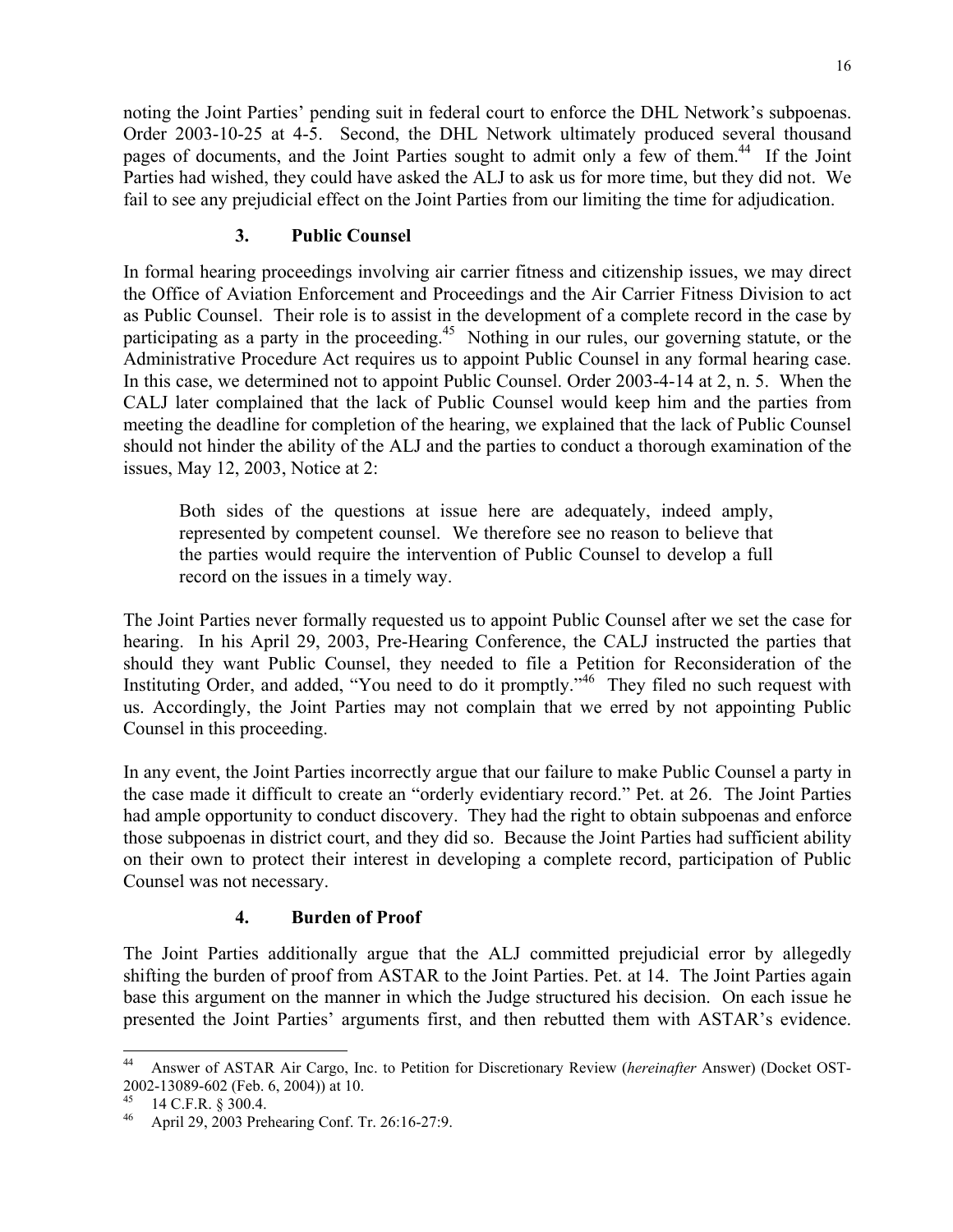They argue that this demonstrates that he shifted the burden of proof to the Joint Parties. Pet. at 15.

We find that the Joint Parties have failed to show that the ALJ placed the burden of proof on them. ASTAR, over its objection, was assigned the burden of proof in this case as a result of a ruling by the CALJ.<sup>47</sup> Statements by the ALJ at the hearing demonstrate that he thought that ASTAR bore the burden of proving its citizenship.<sup>48</sup> Nothing said during the hearing or in the RD indicates that the ALJ reversed the burden of proof.

While Judge Kolko took the Joint Parties' arguments and then addressed each of them in light of ASTAR's counterarguments, this pattern of analysis neither seems unusual under the circumstances nor indicates that he silently shifted the burden of proof to the Joint Parties. In any event, the ALJ did not base his findings on any failure by the Joint Parties to satisfy a burden of proof. Judge Kolko's factual findings and his belief that ASTAR had the burden of proof show that he concluded that ASTAR met its burden by proving its prima facie case and the Joint Parties failed to effectively rebut ASTAR's case. We find the Joint Parties have failed to show that the ALJ placed the burden of proof on them.<sup>49</sup>

## **5. Recusal of Department Staff**

The Assistant General Counsel for Environmental, Civil Rights, and General Law, the Department's Alternate Designated Ethics Official, has examined whether members of the staff must be recused from participation in the decision of this proceeding if they had previously informally reviewed DHLA's citizenship. After reviewing the facts and the law, she has concluded that no recusals are necessary. I have reviewed the memorandum which sets forth her analysis and findings; I agree with her reasoning and conclusions; and I am incorporating her memorandum in this decision by reference and placing a copy of it in the docket.

In determining whether to take review of the ALJ's decision, we have relied entirely on the record developed in this proceeding without considering extra-record information.

## *The ALJ's Factual Findings on ASTAR's Actual Control by U.S. Citizens*

 $^{47}$  April 29, 2003 Prehearing Conf. Tr. at 34-44; Order No. 13089-1(K), served August 18, 2003.<br> $^{48}$  See a.g. Oct 14, 2003 Hrg. Tr. 2952:8-10: Oct 15, 2003 Hrg. Tr. 3039:10-11

<sup>48</sup>*See, e.g.,* Oct. 14, 2003 Hrg. Tr. 2952:8-10; Oct. 15, 2003 Hrg. Tr. 3039:10-11. 49 While we need not decide whether the CALJ's ruling on the burden of proof was correct, his ruling may not have been consistent with the Administrative Procedure Act, which normally determines which party has the burden of proof in our proceedings. Section 7(c) of that statute, 5 U.S.C. § 556(d), states "the proponent of a rule or order has the burden of proof." *Director, Office of Workers' Compensation Programs, Dept. of Labor v. Greenwich Collieries*, 512 U.S. 267 (1994). ASTAR is not an applicant for a license in this proceeding, for it already has certificate authority. UPS initiated this docket by filing a petition asking us to reexamine the citizenship of DHLA, now ASTAR, and to revoke its certificate authority if we found that foreign citizens controlled DHLA. Congress expressly required us to resolve the issues in this docket. The Joint Parties, not ASTAR, could therefore be regarded as the proponent of the order in this case. *Cf. Air Canada v.Dept. of Transportation*, 148 F.3d 1142, 1155- 56 (D.C. Cir. 1998). That result would be consistent with the principle that, unless otherwise required by statute, an agency normally may not terminate a firm's license without meeting the burden of showing that the license should be terminated due to the firm's conduct or changes in circumstances. "Except as applicants for a license or other privilege may be required to come forward with a prima facie showing, no agency is entitled to presume that the conduct of any person or status of any enterprise is unlawful or improper." *S. Rep. No. 79-752*, 79<sup>th</sup> Cong., 1<sup>st</sup> Sess. (1945) at 22, *quoted at Environmental Defense Fund v. EPA*, 548 F.2d 998, 1014-15 (D.C. Cir. 1976).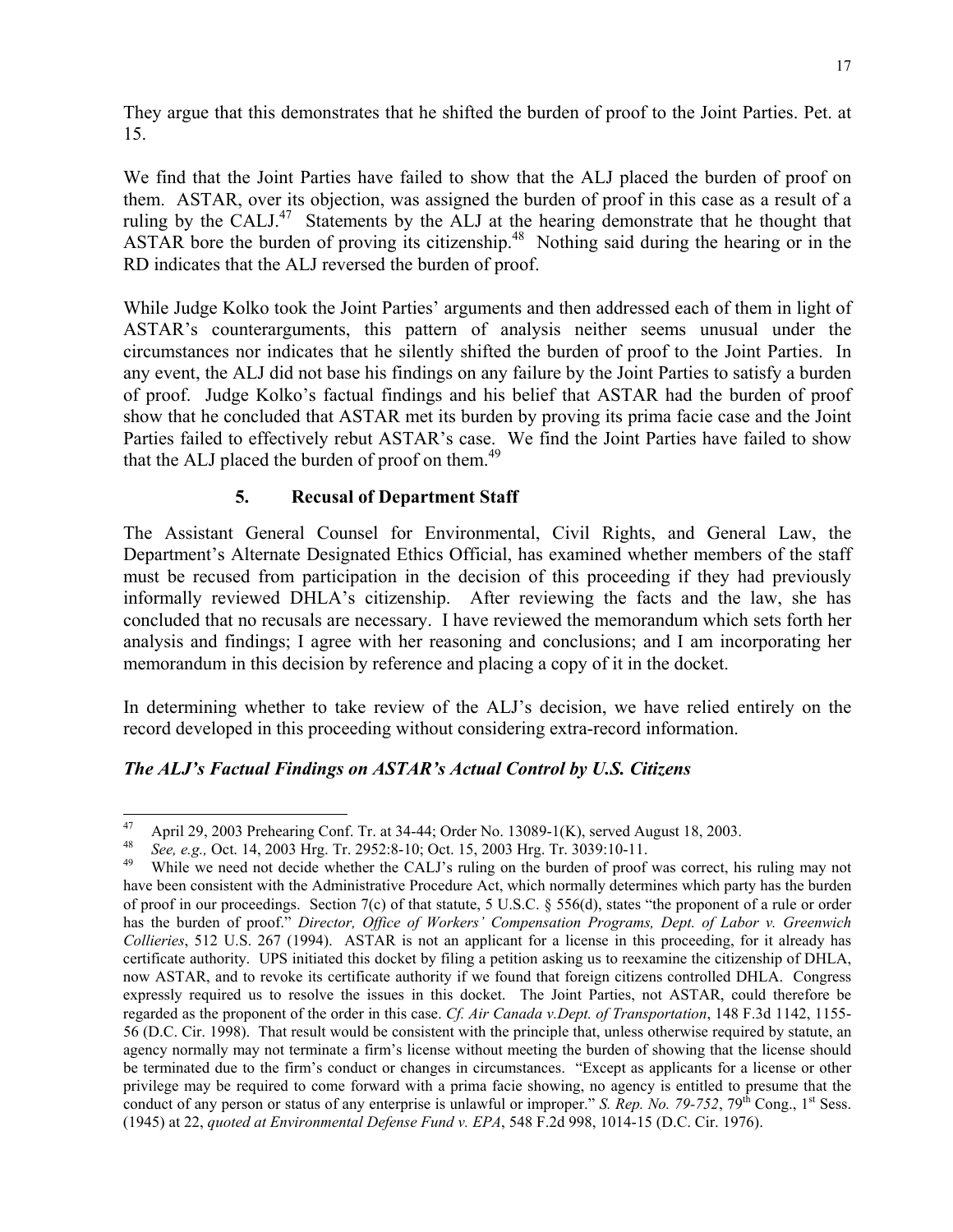Judge Kolko concluded, after analyzing the record, that ASTAR was actually controlled by U.S. citizens and therefore satisfied the citizenship requirement. He recognized that ASTAR depended on DHLWE for the great majority of its business, that ASTAR's role in meeting DHLWE's airlift requirements within the United States meant that ASTAR needed to coordinate its operations with DHLWE to some extent, and that DHLWE could force ASTAR out of business if DHLWE failed to use ASTAR for its transportation needs or if the DHL Network otherwise failed to comply with its contractual obligations to ASTAR. He found that the record demonstrated that ASTAR controlled its own operations and would not be controlled by the DHL Network. ASTAR's contracts with the DHL Network would fully protect ASTAR against any efforts by the DHL Network to deny ASTAR revenues and working capital by attempting to breach the contracts. The Joint Parties argue that Judge Kolko erred, both because of the DHL Network's theoretical ability to ruin ASTAR and because of the close cooperation between ASTAR and the DHL Network. After considering the Joint Parties' arguments, we find that they do not justify review of the ALJ's decision.

## **1. DHL's Theoretical Ability to End Its Relationship with ASTAR**

According to the Joint Parties, the DHL Network's ability "to terminate the ACMI Agreement. . . is tantamount to the ability to destroy ASTAR – whatever the likelihood that such action will, in fact, be taken – and indisputably provides the [DHL Network] with the ability to exercise substantial influence over ASTAR." Pet. at 18. As the ALJ explained, however, the DHL Network would never realistically take such action – and could not credibly threaten to do so – because of its own dependence on ASTAR.

The principal agreement governing the relationship between ASTAR and the DHL Network is their ACMI agreement. It is essentially a cost-plus contract under which ASTAR agrees to provide lift to DHLWE, and DHLWE is obligated to use  $ASTAR's$  services.<sup>50</sup> The DHL Network also provides working capital to ASTAR. The DHL Network, as discussed below, could terminate the agreement if ASTAR defaults on certain obligations and fails to cure the default. The DHL Network otherwise could only terminate the agreement by breaching it, and even then ASTAR could likely obtain injunctive relief and substantial damages.

The DHL Network requires ASTAR's services, as Judge Kolko explained. Because the DHL Network "hopes to create a seamless, fully integrated system to carry and deliver express packages by air throughout the world," "[a] U.S. presence – that is, the ability to carry cargo between U.S. points – is a major, even invaluable, facet of such a system." The DHL Network cannot do that itself, for "only a U.S. citizen air carrier is permitted to perform such operations." RD at 33 (citations omitted). The DHL Network has chosen to have ASTAR provide those services under their ACMI agreement.

Judge Kolko found that the contractual arrangements between ASTAR and the DHL Network substantially eliminate the DHL Network's ability to exercise influence over ASTAR, RD at 21 (citations omitted):

The ACMI agreement's provisions guaranteeing \$15 million per annum for 11 years significantly diminishes the amount of control DHLWE may have over

 $50\,$ 50 RD at 7-9; ACMI §§ 2.1, 2.2, and 2.4(b), at AS-26, pp. 8,9; JT-403, pp. 50-51; AS-T-2, p. 4.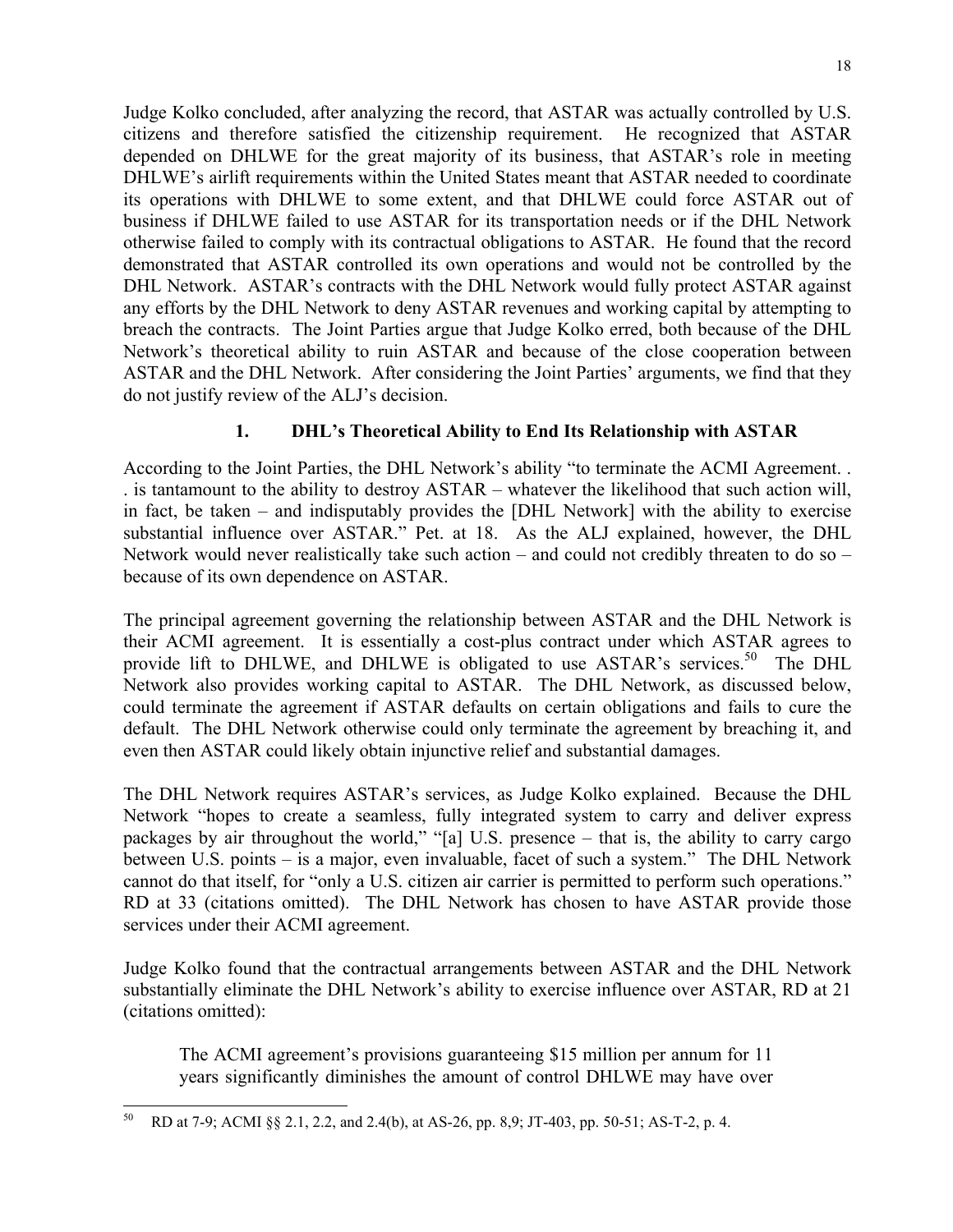ASTAR. No easily accessible effective mechanism exists to permit DHLWE to cut off the stream of payments or limit the incentives of ASTAR to pursue other business. Accordingly, the ACMI Agreement provides no credible threat of termination in the eyes of a rational economic actor.

The DHL Network could not effectively threaten to end its relationship with ASTAR. First, the DHL Network benefited greatly when Dasburg agreed to take over the management of DHLA, an agreement that was conditioned upon his ability to acquire control of the carrier. RD at 5. The ALJ thus explained, RD at 15 (citations omitted):

The DHL delivery network is worldwide. It is worth billions. But without a viable U.S. foothold, its value is much less – "if not . . . nearly worthless." By selling to BDAP, the DHL network obtained a financially substantial group of U.S. citizens headed by a skilled, accomplished executive, Dasburg. Dasburg, as has been noted, has successfully led a major airline as well as other large companies. People with his credentials are not available in great quantity.

The ALJ additionally reasoned that the DHL Network, as a practical matter, could not threaten to undermine ASTAR's business in any believable manner by refusing to comply with its own contractual obligations, and so could not exercise substantial influence over ASTAR by making such threats, RD at 19:

[F]or DHLWE to walk away from the ACMI would be commercially irresponsible. The freight forwarder would need to find thirty-eight aircraft to fit its network without delay, or risk losing significant market share that it may never recover. The Joint Parties' expert . . . noted that the DHL Network "cannot take the risk of a major service disruption in the marketplace" . . . . Where would DHLWE find the planes? It could not engage them itself. . . . DHLWE would likely need to stitch together a "ma and  $pa$ " network – a few aircraft from this operator, a few from that. That is relatively inefficient and, as such, competitively damaging. It certainly would not work as well as the current arrangement DHLWE has with ASTAR. . . Against this background, DHLWE can make no credible threat of termination in order to bend ASTAR to its will.

Even a credible threat by the DHL Network to terminate its relationship with ASTAR by breaching the ACMI agreement would not likely compel ASTAR's owners to yield to DHL Network demands. As the ALJ put it, any termination of the agreements by the DHL Network "could in fact prove a bonanza" for ASTAR. RD at 20. As a result, "the ability to influence ASTAR's direction through DHLWE's threat, or ASTAR's belief, that termination will have grim financial consequences for the carrier, will not wash." RD at 21. Indeed, even the Joint Parties recognize that the ACMI agreement's termination by DHLWE "could prove *profitable* for ASTAR." Pet. at 33 (emphasis in original).

Similarly, Judge Kolko found that ASTAR's dependence on the DHL Network for the large majority of its business would not give the DHL Network substantial influence over ASTAR. As he explained, RD at 23-24: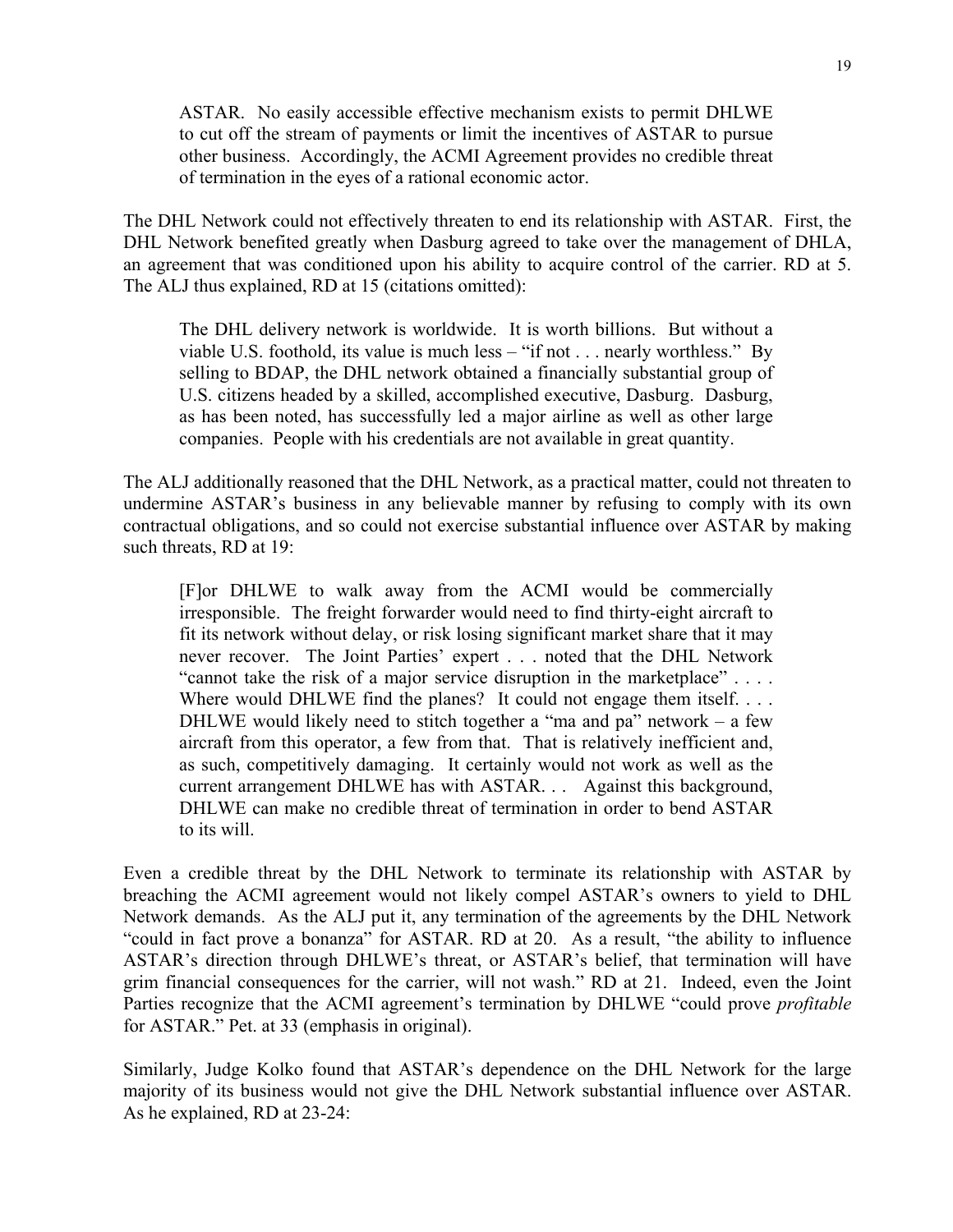[A] predominant customer may actually control an air carrier only when 1) that predominant customer (*i.e.* DHLWE) is in a position to control the air carrier (*i.e*. ASTAR) by threatening the removal of certain benefits, such as the predominant customer's business and revenues, and 2) a rational economic actor in the air carrier's position would perceive that threat as a credible one.

He reasonably concluded that the DHL Network could not credibly threaten to shift its shipments to another carrier, and that any threats to do so would not be taken seriously. RD at 24.

In attacking the RD, the Joint Parties do not characterize fairly the ALJ's reasoning. According to them, "The RD never asks the seminal question of whether [the DHL Network] could put an end to the airline." Pet. at 18. The ALJ recognized that the DHL Network, in theory, "could put an end to the airline" (but without damaging the Dasburg group's investment) by breaching its contractual obligations. As shown, however, he concluded that the record demonstrated that the DHL Network would not take any such action, because it could not afford to do so. The Joint Parties have not even attempted to rebut Judge Kolko's reasoning by arguing that the DHL Network has any realistic ability to end its relationship with ASTAR. They challenge neither the ALJ's findings that the DHL Network's own success in the United States requires the maintenance of its relationship with ASTAR nor the ALJ's reasoning that any termination threats from the DHL Network would not be credible. Instead, the Joint Parties cite ASTAR's own dependence on the DHL Network for its working capital and revenues and the harm that ASTAR would suffer if the DHL Network breached its obligations. *See, e.g.*, Pet. at 45-46. However, while the DHL Network in theory could breach the ACMI agreement and terminate it, as the Judge noted, the resulting cost to DHLWE would be prohibitive. RD at 18-19. "[T]he threat is illusory, because for DHLWE to walk away from the ACMI would be commercially irresponsible." RD at 19.

Furthermore, the ALJ held that the ACMI agreement by its terms would likely enable ASTAR to obtain injunctive relief if DHLWE attempted a breach. RD at 18. Judge Kolko also found that ASTAR would then be entitled to obtain substantial damages from the DHL Network. RD at 20- 21.

In addition, the ALJ found that ASTAR's three owners are individuals who cannot be bullied, RD at 21, n. 23:

[T]hese are a tough crew. Dasburg is a savvy and accomplished company leader; Klein, a tough negotiator, clearly piqued that he had to bother being in our courtroom at all; and Blum, astute in the whims and caprices of the financial markets, also pained at having to spend his valuable time with us. They are not as numerous as the "Magnificent Seven", but I suspect that one messes with this trio at his peril.

Looking at the specific points made by the Joint Parties gives us no reason to believe that the ALJ erred in his analysis. The ACMI agreement, for example, requires DHLWE to prepay two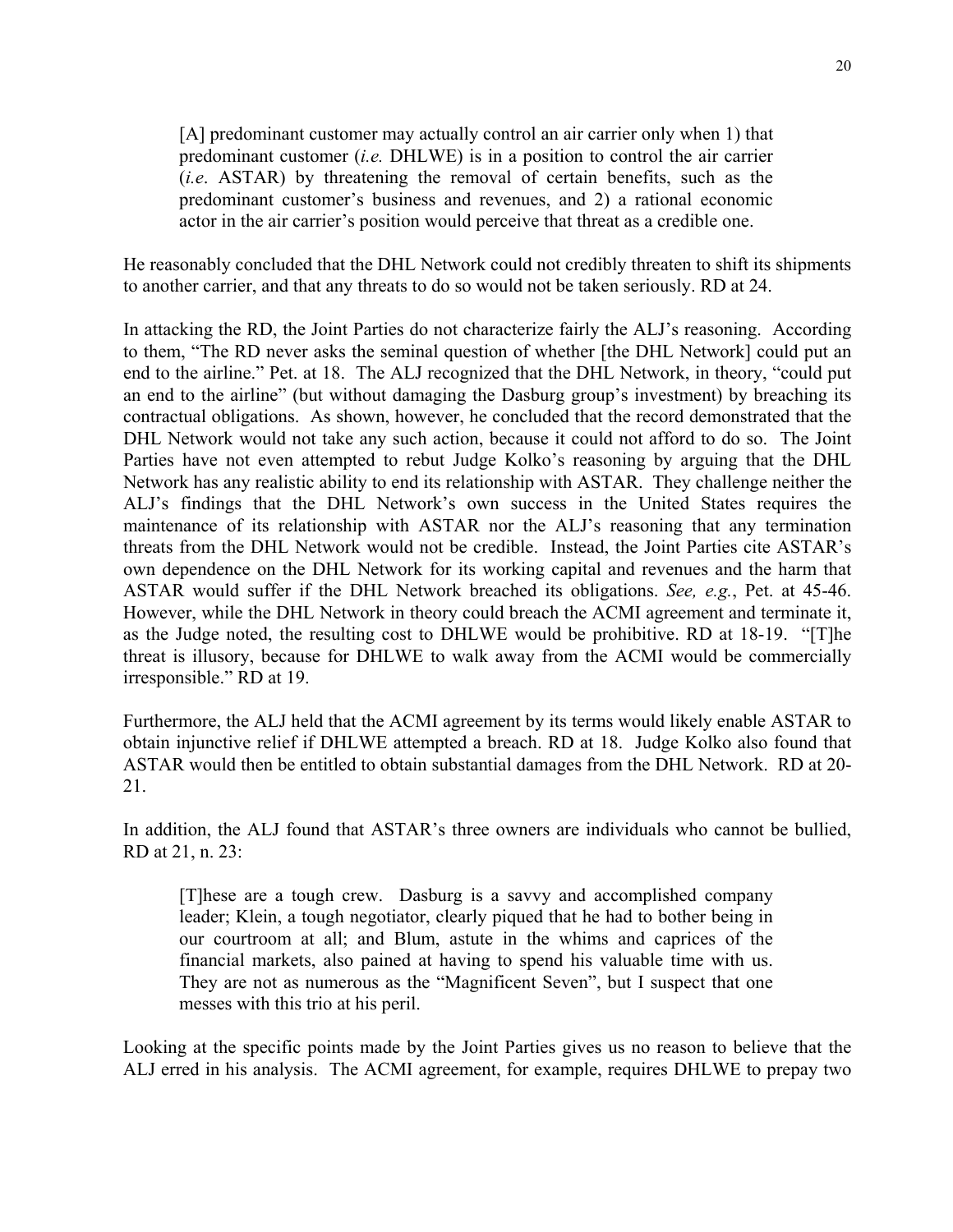weeks of ASTAR's expenses for which ASTAR will be entitled to reimbursement.<sup>51</sup> The prepayment provides ASTAR with working capital. The Joint Parties argue that the Judge erred by not treating the two-week expense prepayment as a loan and that the loan gives DHLWE the ability to exercise substantial influence. Pet. at 43. The Joint Parties do not explain why the ALJ should have treated DHLWE's pre-payment obligation as the equivalent of a loan commitment or why that would make any difference to the ALJ's analysis. Furthermore, the DHL Network is unlikely to breach its obligation to prepay ASTAR's expenses. We have no reason to doubt the validity of the ALJ's findings on this point, RD at 18:

DHLWE's ability to leverage by the threat of withholding payments is severely constrained by its obligation nonetheless to pay the ACMI's "termination expenses" . . . . The prospect of termination, further, would be meaningful only if DHLWE could terminate without incurring significant consequences. But this is not the case. . . . [I]t is unlikely that DHLWE would breach the agreement. The downside risk to it would be unacceptably large. The possibility is sufficiently remote to warrant a conclusion that DHLWE is not in "actual control" of ASTAR.

Similarly without merit is the Joint Parties' argument that the ALJ erred in finding that the DHL Network had no ability to terminate the agreements, specifically the ACMI and guaranty agreements, because, they assert, the ACMI agreement defines DP's termination or breach of the guaranty as an "event of default" in DHLWE's ACMI agreement. According to the Joint Parties, this contractual provision recognizes that DP may terminate the guaranty agreement under certain conditions. Pet. at 40.

Boeing Capital's agreement to finance the Dasburg group's purchase of DHLA was contingent upon Deutsche Post's guaranty agreement with ASTAR, whereby DP guarantees the performance of DHLWE's contractual obligations to ASTAR under the ACMI agreement. ASTAR granted a security interest in the guaranty to Boeing Capital in order to secure the \$50 million loan.<sup>52</sup> On the ground that DP "could take unilateral action to cause an event of default under the Boeing note," the Joint Parties assert that the DHL Network has the ability to substantially influence ASTAR. Pet. at 31. We disagree. The guaranty agreement provides no avenue for termination by Deutsche Post. Assuming that maintaining the guaranty is important for maintaining ASTAR's operations, the ALJ correctly concluded that DP, like DHLWE, is unlikely to default on its obligations because the DHL Network depends too much on ASTAR's flights for its worldwide service. If DP walked away from its obligations under the guaranty agreement, DP would be in breach of its agreement with ASTAR, and could be sued by Boeing Capital (as the holder of the security interest) and ASTAR.<sup>53</sup>

The Joint Parties cite no evidence that would rebut the ALJ's findings that the DHL Network needs ASTAR's services and Mr. Dasburg's managerial skills. Despite the lack of contrary evidence, they complain that the ALJ had an inadequate basis for making those findings because no witness from the DHL Network testified on these matters. Pet. at 39. The lack of any DHL Network witness could not undermine the ALJ's findings. The evidence in the record fully

<sup>51</sup> 

<sup>&</sup>lt;sup>51</sup> See ACMI, Art. 10, AS-26, at 25-38.<br><sup>52</sup> Acknowledgement and Consent to Grant of Security Interest in the Guaranty, AS-36.<br><sup>53</sup> Guaranty, Ex. A. AS-26; Note Agreement, AS-21.

<sup>53</sup> Guaranty, Ex. A, AS-26; Note Agreement, AS-31.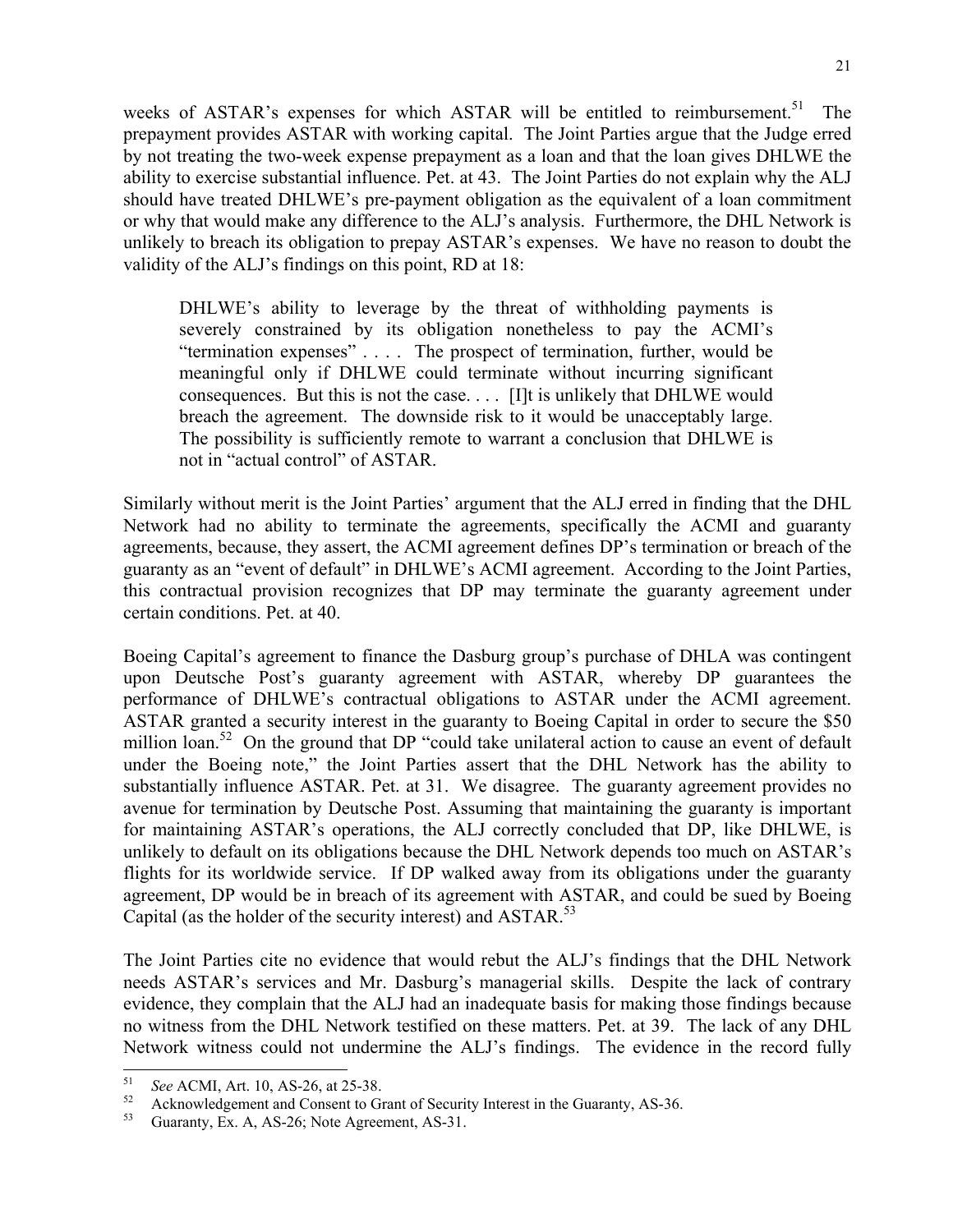supports the ALJ's analysis. The Joint Parties chose not to present contrary evidence or testimony.

The Joint Parties cite the possibility that DHLWE could terminate the ACMI agreement if ASTAR defaults on its obligations, for example, by failing to meet the on-time requirements set by the agreement. In that event, they assert, the DHL Network would have some ability to exert influence over ASTAR's operations. Pet. at 30. Judge Kolko considered this argument and found no likelihood that DHLWE could terminate the agreement due to an ASTAR default. First, ASTAR would have the right to attempt to cure its default, with a few exceptions. Second, he concluded, "there is no reason to find that ASTAR cannot fulfill its operating commitments with DHLWE." RD at 20. The Joint Parties had argued that ASTAR could not meet its commitment to operate the schedules required by the ACMI agreement. The ALJ disagreed. He relied on ASTAR's Chief Operating Officer, Gary Hammes, who had "effectively refuted these claims" that ASTAR could not carry out its obligations. The Judge noted that Mr. Hammes "was a credible witness whose conclusions were based on 'hands-on' experience and reliable information." The ALJ concluded, "His testimony impels the finding that ASTAR's fleet and schedule do not reasonably suggest the possibility of default for failure to meet the required ontime standard or, for that matter, any other matter under the ACMI."<sup>54</sup>

Thus the Joint Parties have not shown that we should take review of the ALJ's decision on the ground that the DHL Network theoretically could destroy ASTAR, either by refusing to comply with its contractual obligations to ASTAR under the ACMI agreement and related agreements or by exercising its rights under those agreements in the event of a breach by ASTAR.

# **2. ASTAR's Contractual Relationship with the DHL Network**

The Joint Parties argue on several grounds that the on-going business relationships between ASTAR and the DHL Network will enable the DHL Network to exert substantial influence over ASTAR. The ALJ concluded that these business relationships would not give the DHL Network potential control over ASTAR. RD at 23. After considering the Joint Parties' arguments, we see no reason to doubt the ALJ's findings.

To begin, the Joint Parties note that ASTAR now obtains about 90 percent of its revenues from the DHL Network, that almost all of ASTAR's aircraft must be dedicated to operating the flights required by the ACMI agreement, and that ASTAR must coordinate its operations with DHLWE. Pet. at 27. As shown by our earlier discussion in this order, however, a U.S. carrier's reliance on a foreign firm for most of its business by itself does not mean that the U.S. carrier is subject to the actual or potential control by the foreign firm. We agree with Judge Kolko's finding that DHLWE cannot exert substantial influence over ASTAR as a practical matter, even though ASTAR obtains most of its business from DHLWE. RD at 23-24. The ALJ further found that DHLWE is contractually obligated to continue paying ASTAR \$15 million annually even it if it chooses not to use ASTAR's services. Thus DHLWE cannot pressure ASTAR by threatening to stop using its flights. RD at 27-28.

 $\overline{\phantom{a}}$ 54 RD at 20.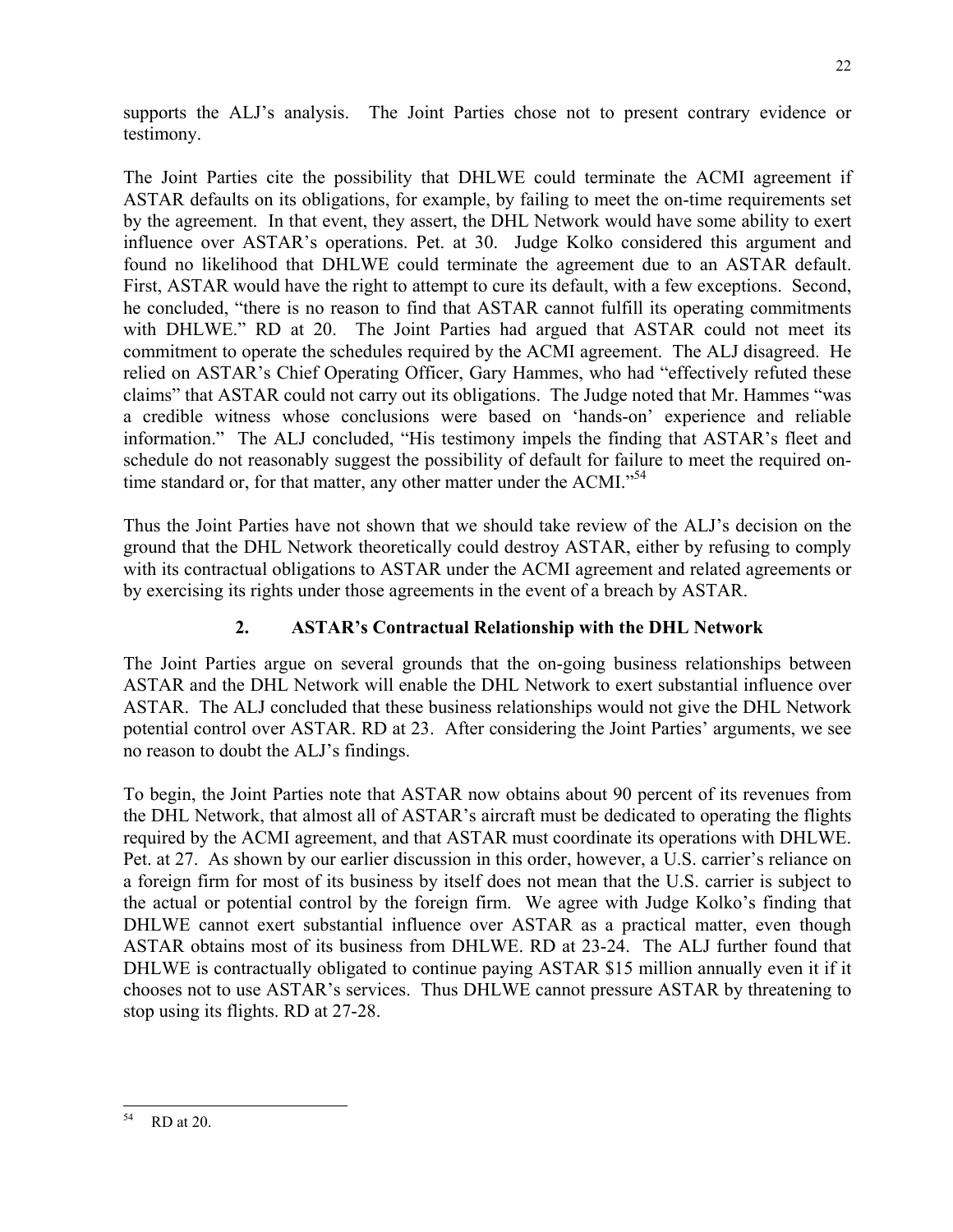ASTAR's failure thus far to obtain a substantial volume of business from other sources does not prove control, despite the Joint Parties' arguments to the contrary.<sup>55</sup> The ALJ rationally found that ASTAR's current derivation of most of its revenues from DHLWE does not give DHLWE control. The Joint Parties' arguments that ASTAR will not develop third-party business, therefore, would not justify taking review of the ALJ's decision. Furthermore, the ALJ found that ASTAR had incentives to develop third-party business and would likely do so in the future. RD at 24-26.

Similarly, as explained above, the existence of a close working relationship between a U.S. airline and a foreign airline does not show that the foreign airline can exercise substantial influence over the U.S. airline for citizenship purposes. A number of U.S. airlines have such relationships with one or more foreign airlines, most notably by participating in global airline alliances, without having had their citizenship placed in question. This has been true even though U.S. airlines that have alliances with foreign airlines often seek to integrate the operations of the U.S. and foreign airline partners so that they operate as if they were a single airline.

The arrangements between ASTAR and DHLWE necessarily require a substantial amount of cooperation between the carrier and the DHL Network. After all, DHLWE depends on ASTAR for the transportation of its packages within the United States. RD at 29-30, 33. The Joint Parties nonetheless seize upon ASTAR's obligations to coordinate its operations with DHLWE's needs as proof that DHLWE controls ASTAR. Pet. at 28, 37-38. The ALJ rationally rejected that argument. As the ALJ pointed out, ASTAR controls all of its employment decisions, controls its own financial operations and formulates its own budget, makes its own strategic decisions, makes its own decisions on aircraft acquisitions, leases, and sales, and has complete supervisory powers over its ground operations. He thus concluded, "In sum, ASTAR runs its own day-today operations," and "DHLWE has little if any say." RD at 30-31.

We find equally unpersuasive the Joint Parties' argument that DHLWE's audit rights give it substantial influence over ASTAR. They assert, "[I]t is axiomatic that people possessing such audit rights . . . have the potential to exercise substantial influence over the audited person's activities." Pet. at 33-34. DHLWE's right to audit ASTAR's cost records is consistent with the nature of the ACMI agreement, because it is a cost-plus contract.<sup>56</sup> As the ALJ concluded, "DHLWE's interests in ASTAR's costs are grounded in business reasons unrelated to any notions of control."<sup>57</sup> Furthermore, the ALJ found that DHLWE's audit rights would not give it control: "DHLWE has no right to override ASTAR's estimates – a power an entity actually exercising control of another might have." RD at 31. The Joint Parties have not shown that his finding is erroneous.

The Joint Parties argue that the Judge erred in finding, RD at 30, that ASTAR sets its employees' salaries. According to them, the salaries for ASTAR employees, except for senior management, are subject to a cap in the ACMI agreement, and any additional compensation must be paid by

 $\overline{\phantom{a}}$ 

<sup>&</sup>lt;sup>55</sup> Pet. at 28-29. In fact, the limits placed by section 2710 of the Emergency Wartime Supplemental Appropriations Act on DoD's airlift contracts have undermined ASTAR's efforts to obtain business from other sources. Pet. at 28.

<sup>56</sup>*See* ACMI, § 10.3(b), AS-26, at 33. 57 *See* ACMI § 10.3(b)-(d). AS-26, at 33-34.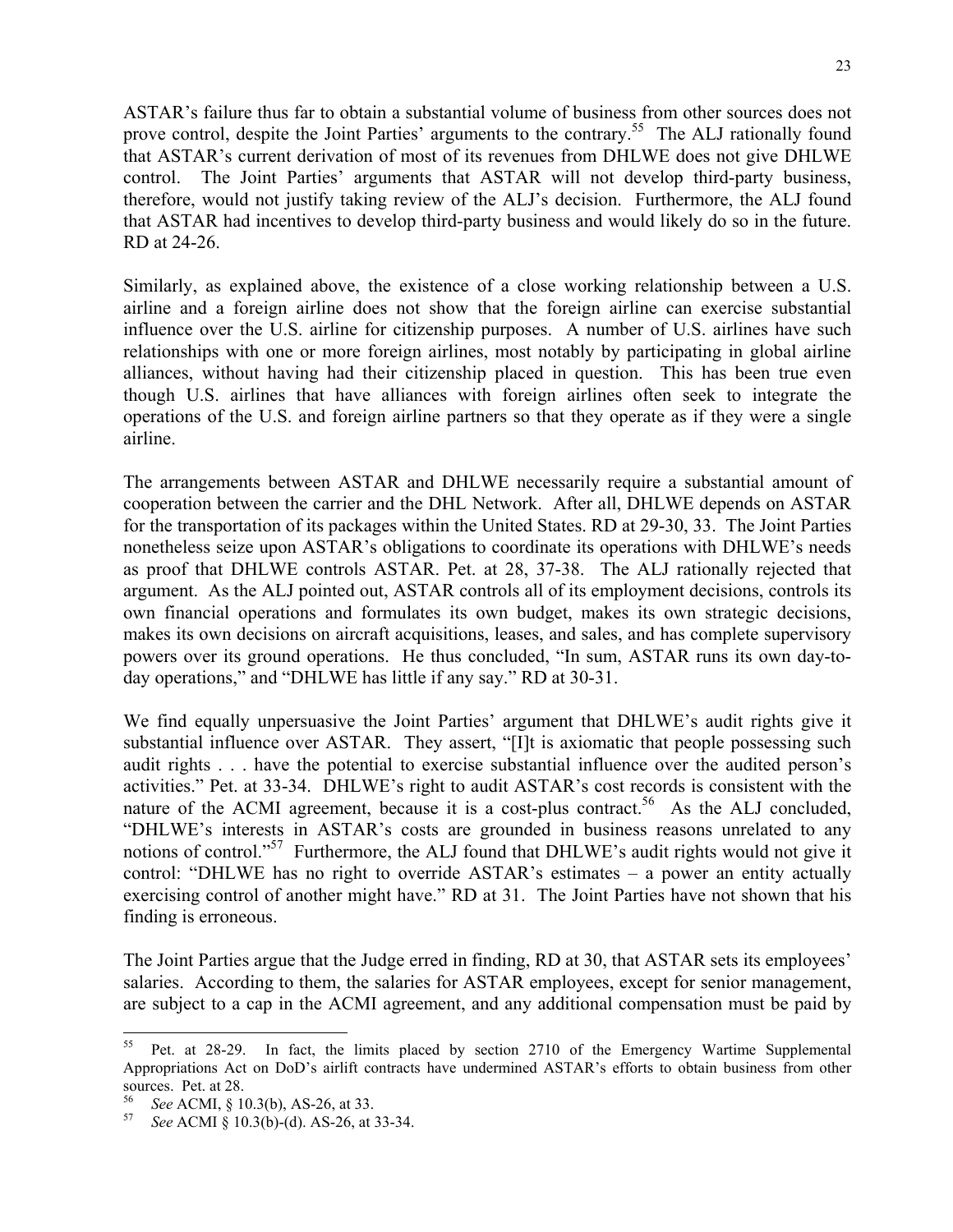ASTAR from funds from other sources. Pet. at 43-44. Here again, this limit on compensation is reasonable and not a sign of control in light of the arrangements between ASTAR and DHLWE. Because DHLWE reimburses ASTAR's expenses, it understandably wished to place limits on ASTAR's ability to increase the expenses, such as employee salaries, that would be paid by DHLWE.<sup>58</sup> The ACMI agreement, however, does not bar ASTAR from paying higher compensation if it chooses to do so. The Joint Parties contend that DHLWE can exert influence over ASTAR because ASTAR's employees derive their salaries from payments made by DHLWE, Pet. at 29-30, but, as shown, DHLWE cannot practicably evade its obligation to make the payments required by the ACMI agreement. DHLWE's payment of the executive salaries at ASTAR also does not give DHLWE control over the carrier. A Board of Directors runs ASTAR, and two of the three directors, Messrs. Blum and Klein, are not executives whose salaries are subject to the ACMI agreement. The third director, Mr. Dasburg, has an employment contract that provides extensive benefits in addition to a negotiated salary.<sup>59</sup>

The ACMI agreement provides DHLWE with certain rights regarding the potential sale of ASTAR, or alienation rights. As the Joint Parties characterize it, "DHL has the ability to influence and, in certain cases prevent, the Dasburg Group from selling a controlling interest in ASTAR." The Joint Parties therefore argue that DHLWE has control over ASTAR. Pet. at 34- 35. The ALJ disagreed, and we think that the record supports his findings. As he explained, the agreement requires ASTAR to notify DHLWE and consult with it if there is going to be a change of control, that is, if the Dasburg group will no longer hold at least half of the voting power. The ALJ recognized that DHLWE could then threaten to terminate ASTAR's rights under the ACMI agreement. Nonetheless, as he pointed out, DHLWE would have no real incentive to terminate those rights, because the change in control would not terminate the ACMI agreement itself, and DHLWE's obligation to depend on ASTAR for its transportation needs would continue.<sup>60</sup>

Furthermore, the ALJ pointed out that the ACMI agreement gives the Dasburg group a substantial ability to sell their interests. The agreement does not bar them from selling their interests, as long as (i) they keep at least 50 percent of the voting power or (ii) they sell the ASTAR stock to unrelated investors so that no individual or group owns more than 50 percent of the voting power. RD at 22-23. It is, of course, reasonable for the DHL Network to wish to have some influence over changes in ASTAR's control, because the DHL Network depends on ASTAR for lift in the United States. Our precedent indicates that such restrictions do not constitute foreign control. For example, in *North American Airlines, Inc.*, Order 89-11-8, we found that the carrier was a U.S. citizen, even though its minority foreign owner (Israel's El Al Airlines) could prohibit parties considered hostile to Israel from purchasing an interest in North American Airlines.

Finally, the Joint Parties argue that the DHL Network has a potential ability to have substantial influence over ASTAR because one of ASTAR's owners, Michael Klein, is a partner at the law firm of Wilmer, Cutler and Pickering (WCP), which has on occasion represented the DHL Network and Deutsche Post. Pet. at 36. Judge Kolko found that Mr. Klein's partnership and WCP's representation of the DHL Network and Deutsche Post did not constitute control. He

<sup>58</sup> 58 *See* ACMI § 10.2(d), AS-26, at 32. This section provides the formula by which employee salary increases are computed.

<sup>59</sup>*See* Dasburg Employment Contract, JT-603, at DHLA90001. 60 RD at 22; ACMI, § 13.1(h), AS-26, at 41.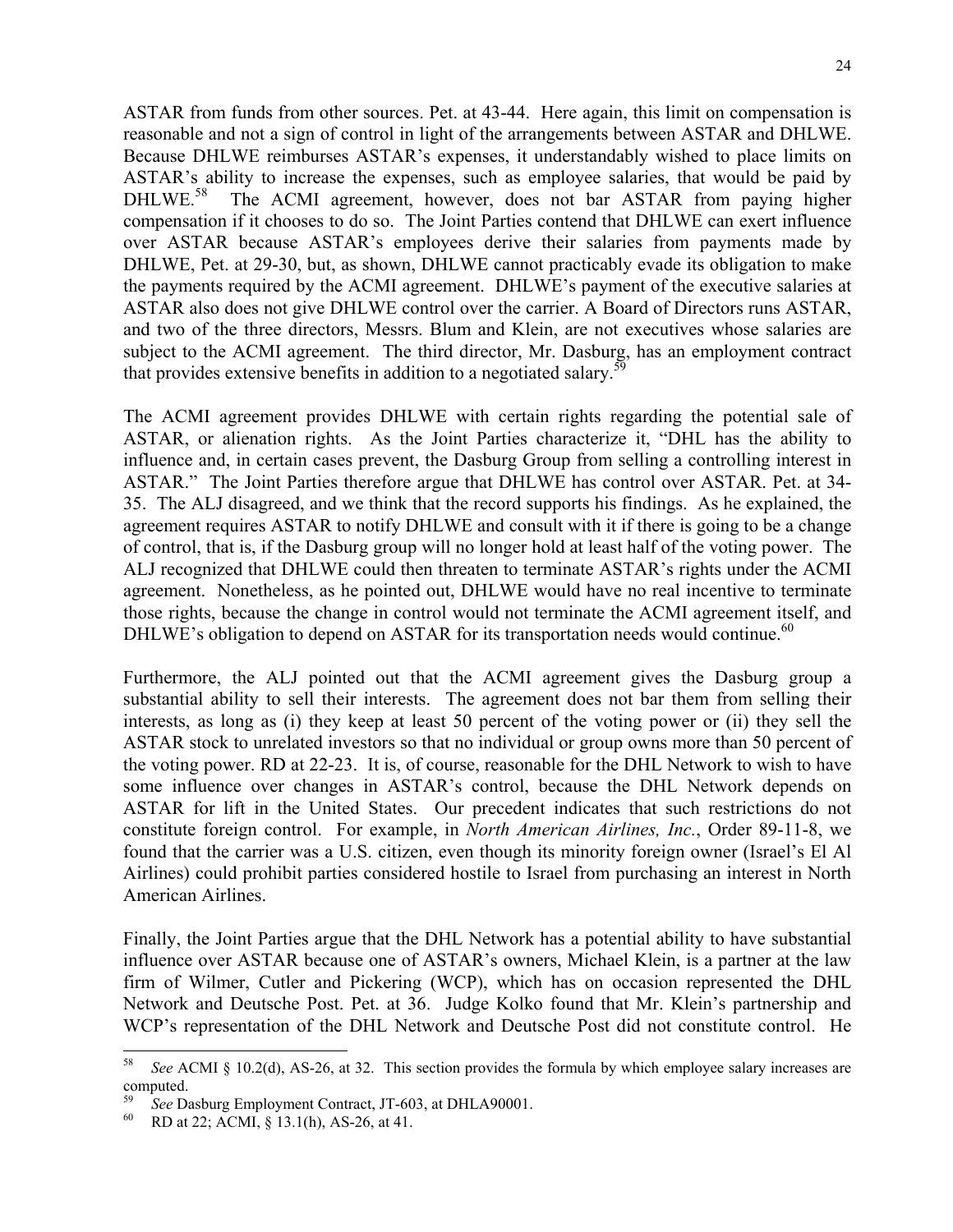saw "no reason to suspect that because of common representation Klein and his group have not been (and are not) completely separate and independent of" the DHL Network. RD at 32. In that regard, he cited the negotiations for DHLA's purchase by Messrs. Dasburg, Klein, and Blum, which had been "divisive and contentious." His findings appear reasonable. *Id*. The Joint Parties have neither shown how WCP's role could create control nor addressed the ALJ's rationale as to why it would not.

On the basis that ASTAR forms an integral part of the DHL Network's worldwide delivery service and depends on DHLWE for almost all of its business, the Joint Parties argue that ASTAR is a "cost center" and as such is subject to foreign control. Pet. at 48-49. The ALJ rejected this claim because ASTAR did not have the characteristics of a cost center. A cost center is "an entity functionally within a larger operation that is established to produce some stipulated level of service or output," that "is not financially or operationally independent of the greater enterprise," "has limited decision-making authority," "has limited authority for investment and banking decisions," and "is not independent of, and is controlled by, the larger enterprise." RD at 28. The ALJ found that ASTAR, as shown, makes its own budgeting, financing, aircraft fleet mix, and operational decisions.

In considering whether we should review the ALJ's decision, we have examined his findings on the likely effects of the arrangements between ASTAR and the DHL Network and related matters. The Joint Parties have not shown that the ALJ erred in his analysis of these points. The Joint Parties' cost-center argument is essentially an effort to make us decide the citizenship question not on an analysis of relevant citizenship factors but on terminology. In any event, the ALJ reasonably concluded that ASTAR was not a cost center.

In short, the Joint Parties have not shown any error in the ALJ's findings that the on-going business relationships between ASTAR and the DHL Network will cause ASTAR to become subject to control by foreign citizens. The Joint Parties therefore have failed to justify further review of his decision.

## **3. The DHL Network's Role in the Dasburg Group Purchase**

The ALJ found that the DHL Network's need to have a reliable provider of air transportation within the United States made the DHL Network welcome Mr. Dasburg's agreement to manage DHLA and the Dasburg group's purchase of control of the carrier. He found, however, that DHLA's sale to the Dasburg group was "simply an arm's length transaction." The negotiations that resulted in the sale "were protracted and sometimes contentious" and "featured hard bargaining." RD at 15-16. The Dasburg group did not obtain unusually favorable terms from DHLA and the DHL Network. RD at 13-15.

The Joint Parties argue that Mr. Dasburg's appointment by DHLA and the carrier's purchase by the Dasburg group show that the DHL Network will have the ability to control ASTAR. Allegedly, for example, the DHL Network gave the Dasburg group very favorable terms for their purchase of DHLA, and arranged for the funding of the group's payment of the purchase price. Pet. at 30-33. These arguments fail to show that the DHL Network can exercise control over ASTAR. Indeed, if the Joint Parties' allegations were true, they would disprove control. If Mr. Dasburg's management at DHLA and his group's acquisition of control of the carrier were so important to the DHL Network, ASTAR should have a substantial ability to fend off any efforts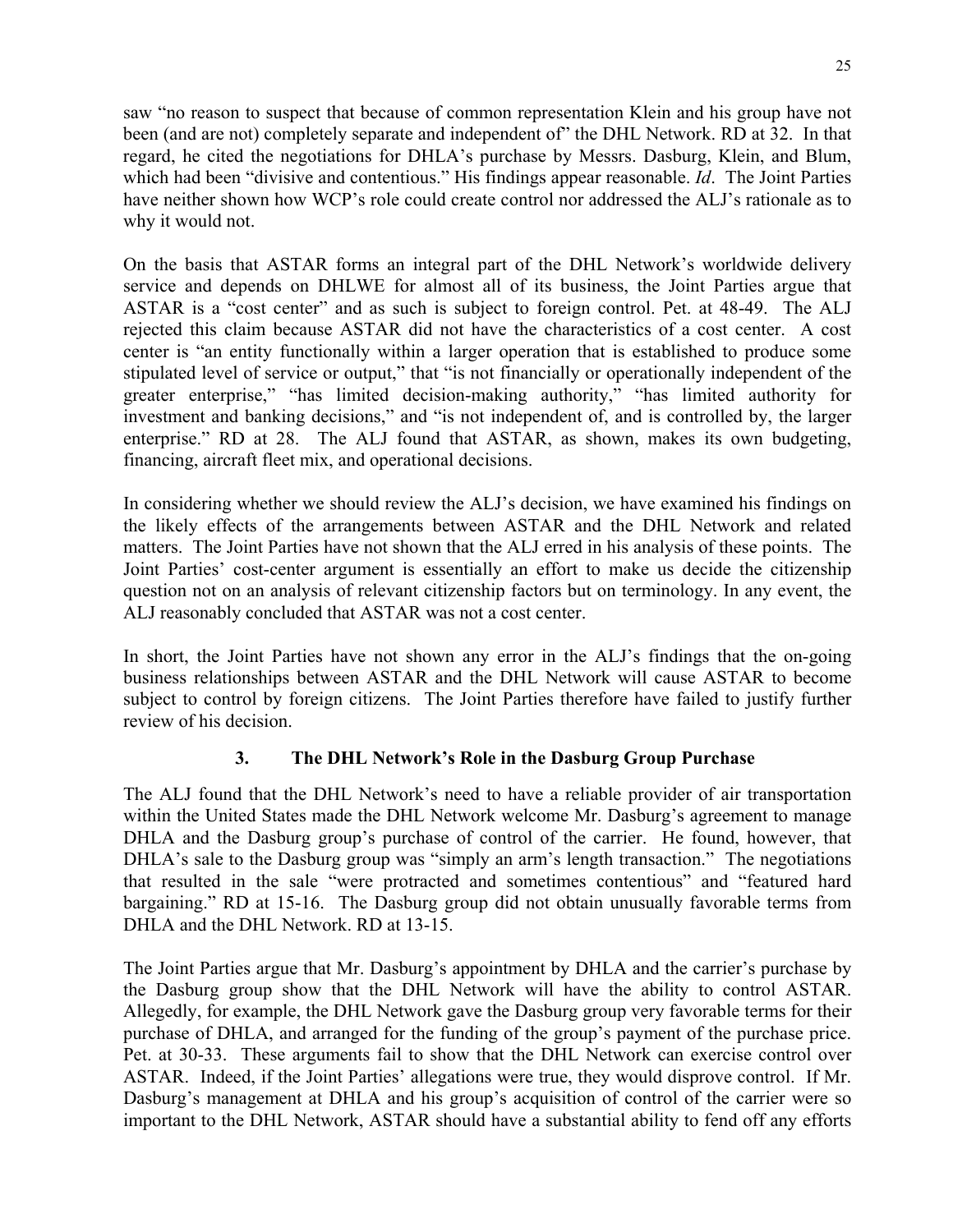by the DHL Network to influence ASTAR's decisions. RD at 16. We have no basis for questioning the ALJ's rejection of these arguments.

The Joint Parties argue that Mr. Dasburg's selection as CEO points to the DHL Network having considerable influence over ASTAR. Pet. at 44-45. According to them, the DHL Network "has already exerted substantial influence over ASTAR by hiring the U.S. carrier's top executive. . . ." Pet. at 45. Even if the DHL Network participated in DHLA's appointment of Mr. Dasburg, that does not show that the DHL Network has continuing influence over ASTAR. Mr. Dasburg now has an employment contract with ASTAR, and he and his two investor-partners own all of ASTAR's stock. Furthermore, the record disproves any suggestion that Mr. Dasburg would be inclined to do the DHL Network's bidding. Mr. Dasburg made clear in his interviews with DHLA that "he would not be interested in DHLA, or any company position, unless he had the opportunity to acquire control."61 The ALJ additionally found that the Dasburg group's negotiations for DHLA's purchase "featured hard bargaining." RD at 15.

The Joint Parties claim that the agreements between the Dasburg group and the DHL Network are so favorable that "the Dasburg Group stands to earn millions in profits regardless of the outcome of this proceeding" and will gain an "above-market rate of return" on its investment. Allegedly these facts give the Dasburg group an incentive to cooperate with the DHL Network, which thereby may have substantial influence over ASTAR. Pet. at 33. The ALJ found these claims unpersuasive: "Assuming *arguendo* that the transaction were a 'sweetheart deal' for BDAP, it does not show influence, much less control, by anyone. More favorable terms for a party more readily demonstrate that party's independence." He further found that the record offered no support to any inference "that the sale price reflects an agreement by ASTAR to cede any type of control to the DHL Network." RD at 16.

The ALJ's findings do not require review. If the DHL Network was anxious to obtain Mr. Dasburg's services and his investment group's purchase of DHLA, as suggested by the Joint Parties, that would give the Dasburg group and its airline, ASTAR, more bargaining leverage with the DHL Network. Furthermore, the Dasburg group's rights to earn an alleged abovemarket rate of return are now fixed by contract and no longer subject to the DHL Network's discretion. The Dasburg group's contractual rights to a fixed return on their investment further eliminate the possibility that the partners might cater to the DHL Network's wishes in order to increase their profits (though their interest in assuring ASTAR's success will, of course, encourage them to satisfy DHLWE's transportation needs – and the needs of any other current or prospective customers).

Equally unpersuasive are the Joint Parties' allegations that the DHL Network funded the Dasburg group's purchase of DHLA, largely by creating the \$61 million CapEx obligation, and that the DHL Network therefore has the potential to exert influence over ASTAR. Pet. at 30-31. Here, again, the existing contracts impose payment obligations on the DHL Network, which the DHL Network is not free to change. Given the Dasburg group's contractual rights, the group's alleged past reliance on the DHL Network for assistance in financing the purchase would not now give the DHL Network continuing influence over ASTAR.

<sup>61</sup> RD at 5.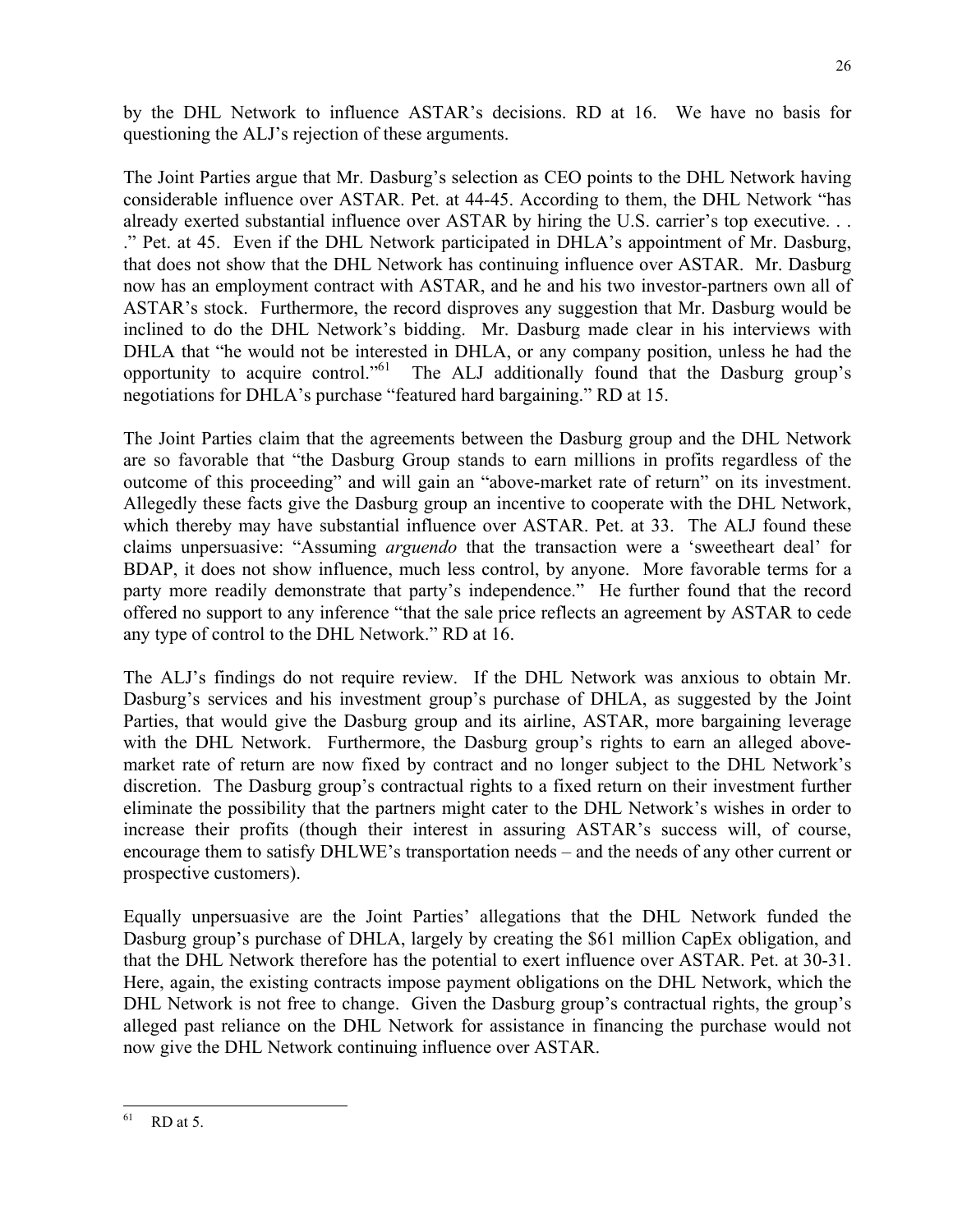Furthermore, the Joint Parties have mischaracterized the record on this issue. The ALJ found that Boeing Capital had financed \$50 million of the Dasburg group's \$60 million purchase price for DHLA with a loan. The loan is being paid off with a DHLWE receivable that was already owed DHLA and pledged as collateral for the loan, the CapEx receivable. RD at 6-7. The CapEx receivable represents money that had been spent on dedicated aircraft for maintenancerelated expenses that had been capitalized but not yet amortized. The amount on DHLA's books at the time of the Dasburg group purchase was \$61 million. The parties set an amortization schedule for the receivable that would track and cover the amortization of Boeing Capital's loan to ASTAR. Deutsche Post, which has guaranteed all of DHLWE's obligations to ASTAR, has guaranteed DHLWE's amortization of this receivable as well. RD at 10.

Although the ALJ expressly found that the CapEx receivable was on DHLA's books at the time of closing, the Joint Parties nonetheless claim that the DHL Network and the Dasburg group created it in order to provide financial support for the group's purchase of ASTAR. According to the Joint Parties, there was no evidence to support the ALJ's conclusion. Pet. at 41-42. Rather than cite evidence showing that the CapEx receivable did not exist before the Dasburg group purchased DHLA, the Joint Parties only quibble with the quality of the evidence relied upon by the ALJ. However, as the ALJ pointed out, the owners and experts testified to its existence, and several documents substantiated its existence.<sup>62</sup> We believe the record was sufficient to support Judge Kolko's findings. We therefore reject the Joint Parties' argument.<sup>63</sup>

## *Policy*

 $\overline{\phantom{a}}$ 

The Joint Parties argue in their Petition that the ALJ's misapplication of the law regarding citizenship has adverse policy implications for U. S. aviation interests and that the Department should, therefore, take review of the RD on policy, as well as legal, grounds. They first argue that the RD would severely compromise the position of the U.S. Government in negotiating international aviation agreements because the RD effectively "abolishes" the citizenship requirements and "disarms" U.S. policy on retaining ownership restrictions. They then argue the RD "promotes the same flag-of-convenience system that has led to the demise of the U.S. shipping industry." Pet. at 7 (footnote omitted).

First, to the extent that the Joint Parties' policy arguments depend upon the assumption that the RD is a misapplication of, or is inconsistent with, the citizenship requirements, those arguments fail to hold up. As already discussed, the ALJ did not misapply the law. Rather, he properly decided whether ASTAR satisfied the statutory citizenship requirement on the basis of established legal standards and the evidence in this case. We have determined that there is no

<sup>&</sup>lt;sup>62</sup> The record evidence supporting the ALJ's findings includes testimony from owners Dasburg and Blum (Aug. 26, 2003 Hrg, Tr. 67:9-68:12; 75:3-76:1; 77:10-78:7; 175:2-176:16); testimony from Professor Gordon (Aug. 27, 2003 Hrg. Tr. 401:2-16); written testimony and rebuttal testimony of Professor Gordon (JT-303 at 24; Reb. Ex. 303 at 4 n.3, 8 n.10); Flow of Funds Memo (JT-40, at A022570); and an internal memo from Jane J. Su to Richard C. Blum discussing the approximate amount of the CapEx (JT-39, at A023157). *See also* ASTAR Five-Year Projection, JT-53, at 12; Valuation Summary, JT-119, at A017767; Notes to Financial Statements, JT-128, at 90269. 63 The Joint Parties assert that the RD noted a "lockbox" arrangement for payment of the Boeing Capital loan, Pet. at 31, but the ALJ never referred to a lockbox arrangement. He instead stated, "The loan is being paid off by a DHLWE receivable already owed to DHLA/ASTAR, which was pledged as collateral for the loan." RD at 6-7. The Joint Parties cite nothing in the record showing a lockbox arrangement. The record indicates only that the receivable was used as security for the Boeing Capital loan.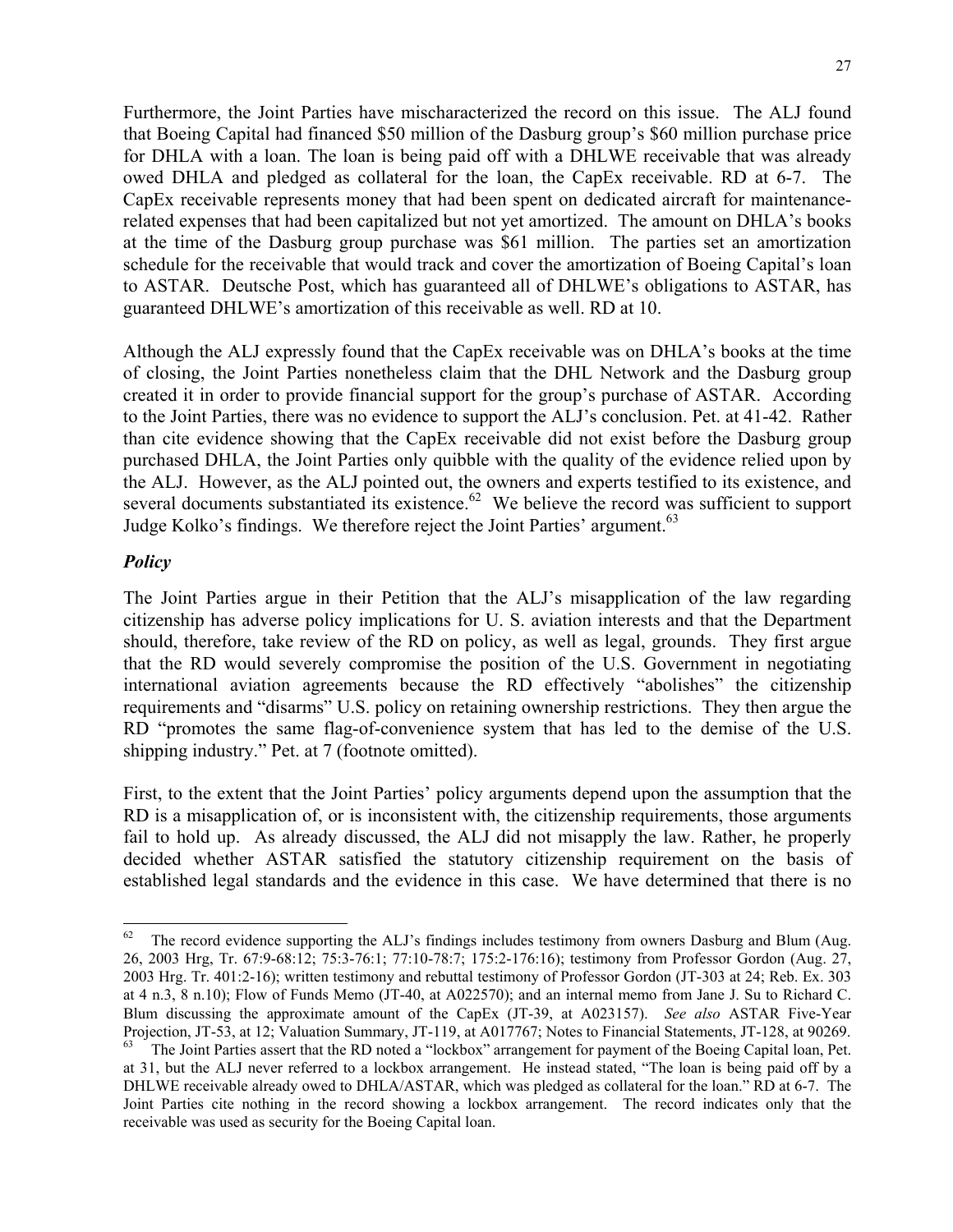need to take review of his decision on legal grounds, because we have concluded that the Joint Parties have failed to show that his findings of fact are erroneous or that he misapplied the legal standard for judging citizenship.

Second, the Joint Parties' current contention that we must review the Judge's decision on policy grounds is contrary to their position at the hearing. Then they argued that policy issues were irrelevant.<sup>64</sup> They chose not to cross-examine ASTAR's expert witnesses and did not call their own witnesses on any policy issues arguably presented in this proceeding.

Third, the Joint Parties have failed to persuasively present any aviation policy concerns that would justify our taking review of the RD. They provide no support for their first contention that, if the RD is adopted, the United States would be permitting more foreign-influenced "U.S. franchises to access the U.S. aviation market" without getting anything in return. Pet. at 5. Of course, that argument is largely premised on the erroneous belief that the RD misapplies the law and thereby guts the citizenship requirements. Nonetheless, it has never been the policy of the Department to throw away "bargaining chips" in any negotiation to liberalize international air services, and we do not believe that RD would in any way have that effect if adopted. Furthermore, the only evidence presented at the hearing on this issue suggests that the decision sought by the Joint Parties – a determination that ASTAR is not a citizen because of its close ties with the DHL Network – could undermine efforts to liberalize international aviation markets. According to ASTAR, FedEx and UPS operate in foreign countries under arrangements like those between ASTAR and the DHL Network in order to provide their own international delivery services. A decision that ASTAR was not a citizen as a consequence of its contractual arrangements with DHLWE could be used by other governments to challenge the Joint Parties' own overseas arrangements, thereby resulting in the same international aviation policy concerns that the Joint Parties have sought to avoid. $65$ 

With respect to their second policy argument, the maritime practice of using a flag-ofconvenience is not analogous to the situation at issue here. Traditionally, companies use flag-ofconvenience registration to reduce their taxes and operate under less restrictive safety and labor regulations. If, as argued by the Joint Parties, a foreign company were to create an affiliated airline in the United States, that airline would still be subject to the laws and regulations of the United States that apply to every U.S. carrier, including the Railway Labor Act (RLA) (governing labor relations in the airline industry), and all applicable FAA and DOT safety and economic regulations. The airline would obtain no ability to operate under a more lenient regulatory regime than other airlines serving the U.S. domestic markets. The Joint Parties have failed to explain how the RD would enable any firm to evade the legal requirements applicable to carriers providing domestic air transportation services in this country. In any event, we have enforced the citizenship requirement in the past, and we will continue to do so. We therefore have no reason to believe that the ALJ's decision will harm U.S. policy interests.

<sup>64</sup> 64 Aug. 27, 2003 Hrg. Tr. 356:12-15.

<sup>65</sup> ASTAR Brief (Docket OST-2002-13089-572 (October 31, 2003)) at 13; AS-T-6 at 19-24. ASTAR cites press reports that Denmark is now examining UPS' ties with a Danish carrier that operates flights for UPS. Answer of ASTAR at 4, n. 2.